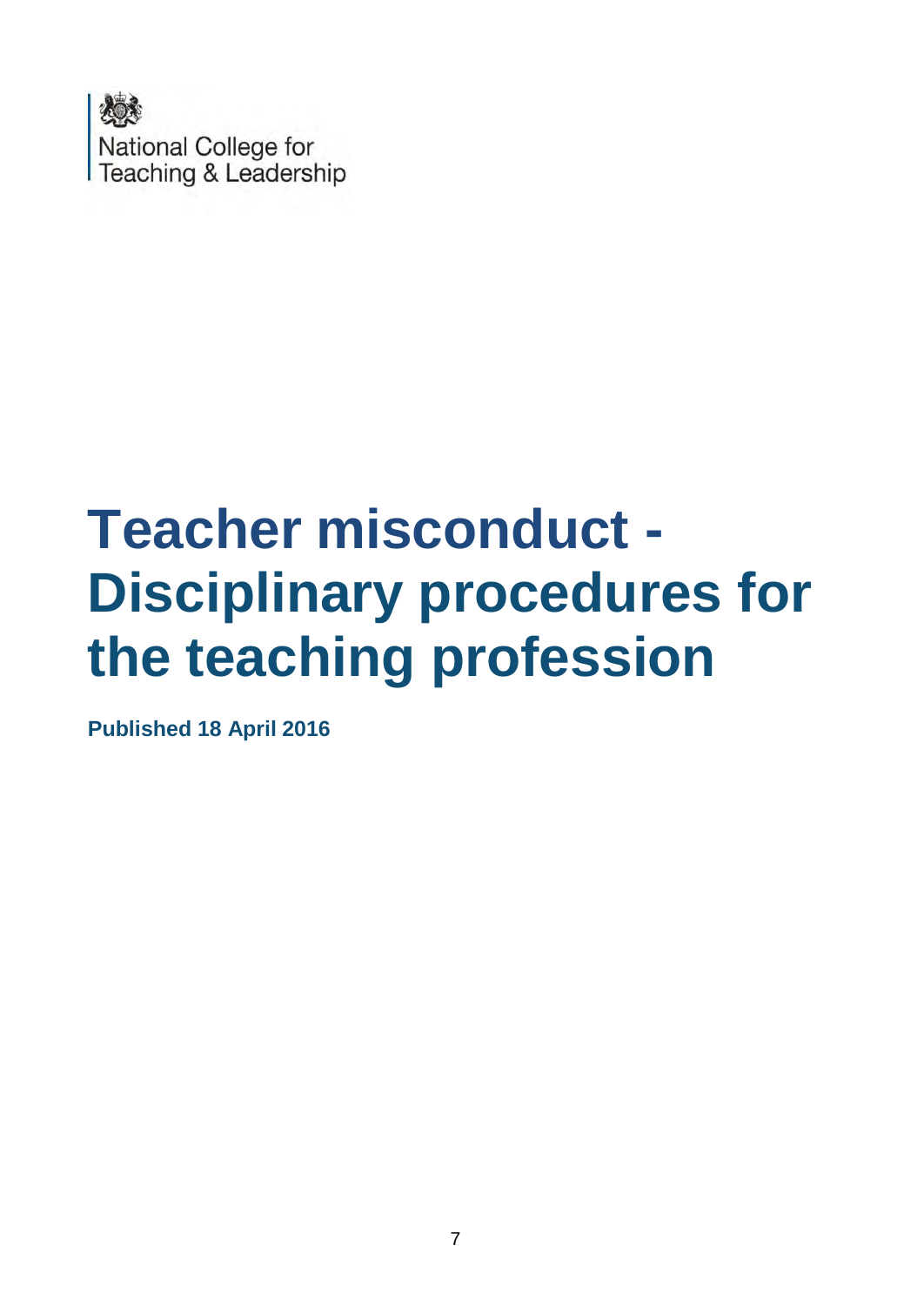# **Contents**

| 1. | Introduction                                      | 4              |
|----|---------------------------------------------------|----------------|
| 2. | Action on receipt of referrals                    | $\overline{7}$ |
|    | Interim prohibition orders                        | 8              |
|    | Review of an interim prohibition order            | 9              |
| 3. | Investigation                                     | 12             |
|    | Consideration of evidence/use of experts          | 12             |
|    | Investigation decision                            | 12             |
| 4. | Professional conduct panels                       | 14             |
|    | Constitution                                      | 14             |
|    | Legal adviser to the panel                        | 14             |
|    | Notice of Proceedings                             | 15             |
|    | Response to Notice of Proceedings                 | 15             |
|    | Standard of proof                                 | 16             |
|    | Admissibility of evidence                         | 16             |
|    | Service and inspection of evidence                | 16             |
|    | Absence of the teacher at a hearing               | 18             |
|    | Postponements and adjournments                    | 18             |
|    | Referral back to investigation stage              | 19             |
|    | Pre-hearing case management agreement             | 19             |
|    | Procedure at a professional conduct panel hearing | 20             |
|    | Public or private hearing                         | 22             |
|    | Joint hearings                                    | 22             |
|    | Witnesses                                         | 23             |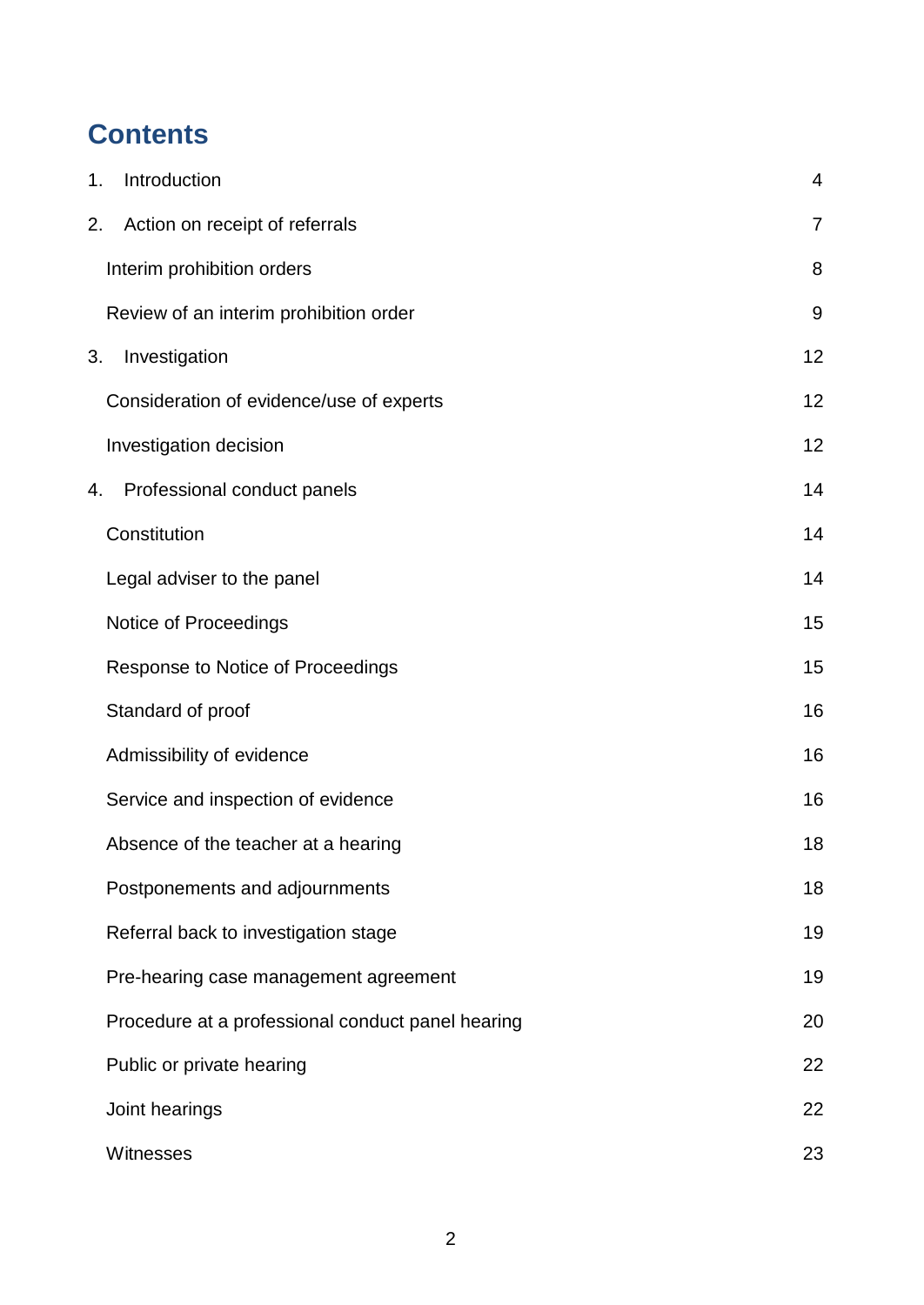|    | Children and vulnerable witnesses                                                                                   | 23 |
|----|---------------------------------------------------------------------------------------------------------------------|----|
|    | Decision-making and recommendation                                                                                  | 24 |
|    | Notification of decision                                                                                            | 25 |
|    | Reference to another panel                                                                                          | 25 |
|    | Resumption of hearing after adjournment                                                                             | 26 |
|    | Agreement to consider allegations in a meeting                                                                      | 26 |
| 5. | Appeals, review of prohibition orders and GTCE orders                                                               | 28 |
|    | Appeals                                                                                                             | 28 |
|    | Eligibility to apply for a prohibition order to be set aside                                                        | 28 |
|    | Burden of proof for applications to set aside a prohibition order                                                   | 29 |
|    | Application to vary or revoke a condition specified in a GTCE conditional registration<br>order or suspension order | 29 |
|    | Review of disciplinary orders                                                                                       | 29 |
|    | Compliance with GTCE conditional registration orders or suspension orders                                           | 29 |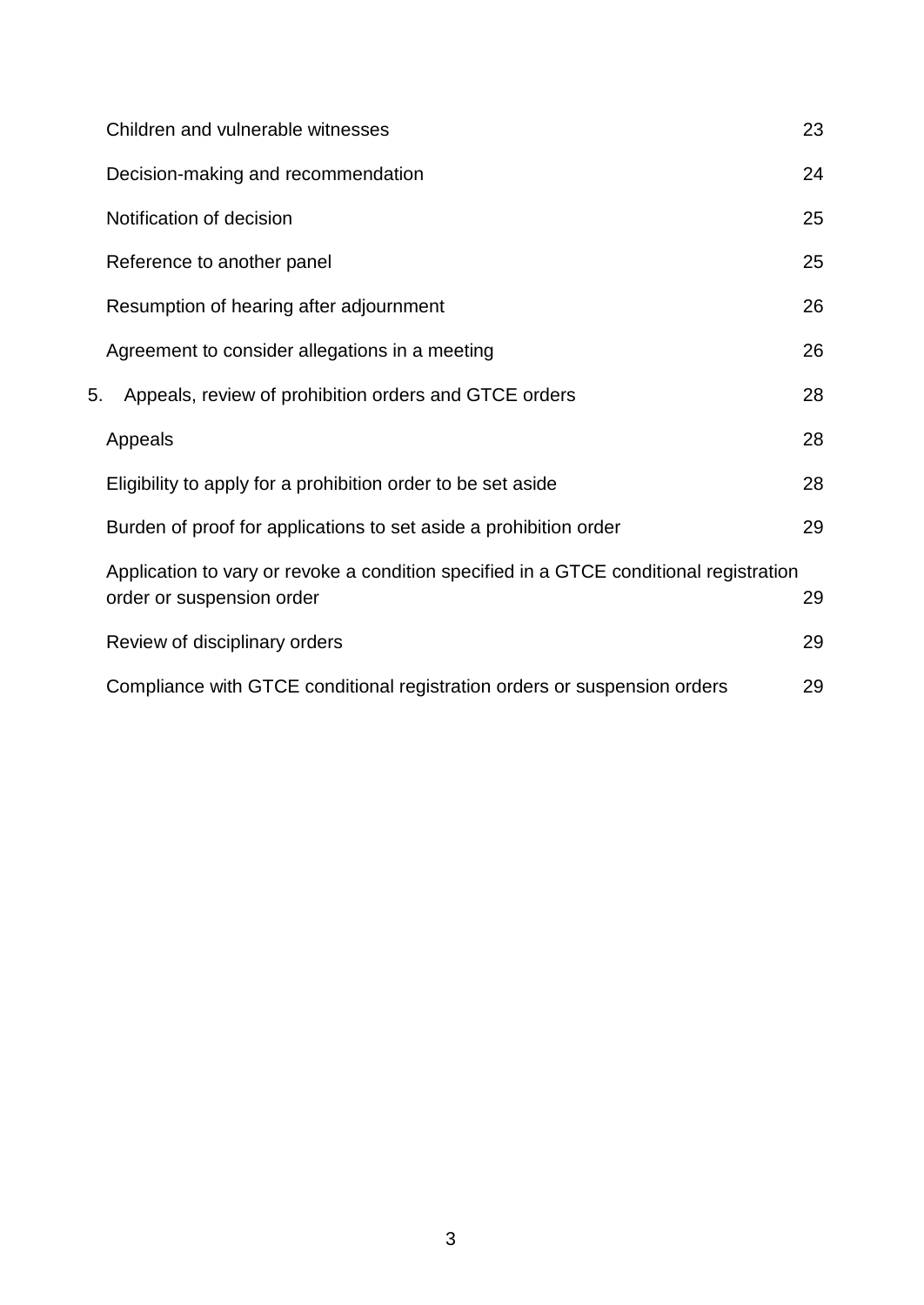# **1. Introduction**

1.1. This document sets out the procedures for the regulatory system, relating to teacher misconduct, in operation from 1 April 2012. The system is operated by the National College for Teaching and Leadership (NCTL), an executive agency of the Department for Education, which acts on behalf of the Secretary of State as regulator of the teaching profession. References to the "National College for Teaching and Leadership" or "NCTL" throughout this document should be interpreted as officials within that agency acting on behalf of the Secretary of State.

1.2. This document aims to inform:

- **Teachers:**
- hearing witnesses: and
- **EXECUTE:** employers or employment or supply agencies

of what will happen at each stage of the investigation, hearing and decision-making processes. The information may also be of interest to members of the public and other organisations who may consider making a referral to the Secretary of State.

1.3. For the purposes of this document, references to "teachers" should be assumed to include "instructors" and interpreted as a person engaged to carry out teaching work, as defined by The Teachers' Disciplinary [\(England\) Regulations](http://www.legislation.gov.uk/uksi/2012/560/made) 2012.

1.4. Any procedures or requirements set out in these Disciplinary Procedures, except for matters subject to the Regulations, may be waived or varied where there is an agreement between the teacher or the teacher's representative and the presenting officer, provided that such a waiver or variation is not contrary to the interests of justice.

1.5. The next page shows the overall process; there are more specific and detailed summaries at the end of sections 1, 2 and 4.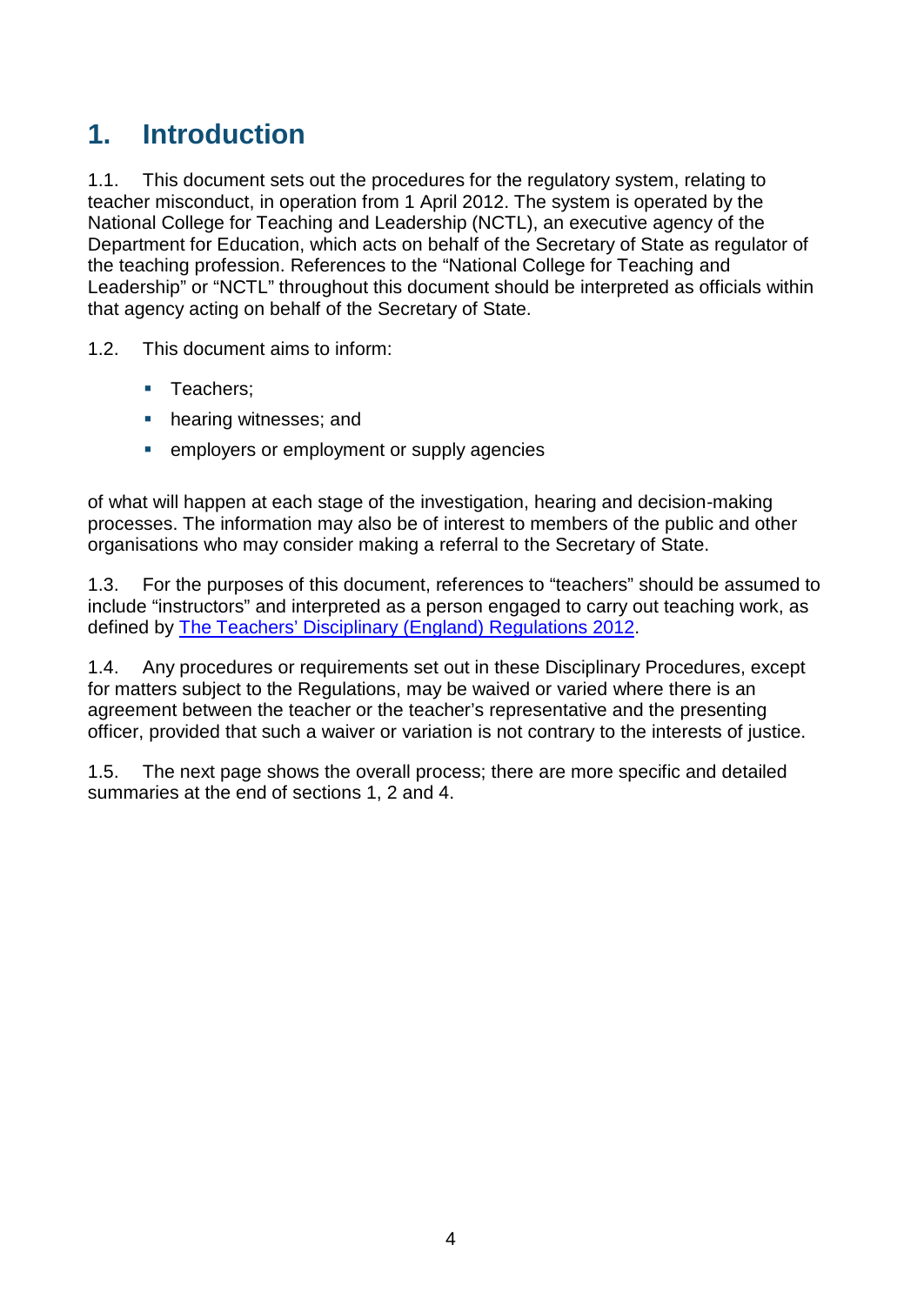# **The System of Teacher Regulation**

#### **Action on receipt of referrals**

- The National College for Teaching and Leadership (NCTL) receives referrals from employers, the public, the police, the Disclosure and Barring Service (DBS), and other interested organisations, or other regulators.
- On receipt of a case the NCTL will check:
	- that it relates to a teacher in England, and
	- **that it is a case of serious misconduct.**

If it is decided not to undertake an investigation, the referrer and teacher are informed and no further action is taken.

#### **Investigation stage**

#### **First stage**

 NCTL completes an initial assessment to determine whether a case is serious enough to potentially result in a prohibition order and the referrer is notified.

If it is decided not to undertake an investigation, the referrer and teacher are informed and no further action is taken.

#### **Second stage**

 NCTL considers whether an Interim Prohibition Order (IPO) should be considered to prevent the person teaching until the case is concluded.

An IPO can be applied at any stage once the seriousness of the facts of the allegations have been established, without the need for a formal conduct hearing. The teacher is given 7 days notice to provide any additional evidence when they are informed consideration is being given to the application of an IPO.

- **IPO given. Teacher, referrer and current employer informed. Current employer must** take action to ensure the teacher does not carry out teaching work whilst a case is ongoing. Where the teacher makes an application to the NCTL, the IPO will be reviewed within 6 months of the date it was made and subsequently at six monthly intervals.
- **IPO not given. Teacher is informed.**

#### **Third stage**

 NCTL carries out a formal investigation. It will first inform the teacher and referrer that they have 28 days to submit evidence. NCTL considers the evidence, seeking advice from experts when needed, including from teaching, medical, legal professions and decides whether to proceed to a hearing. It will then inform the teacher and referrer of the outcome.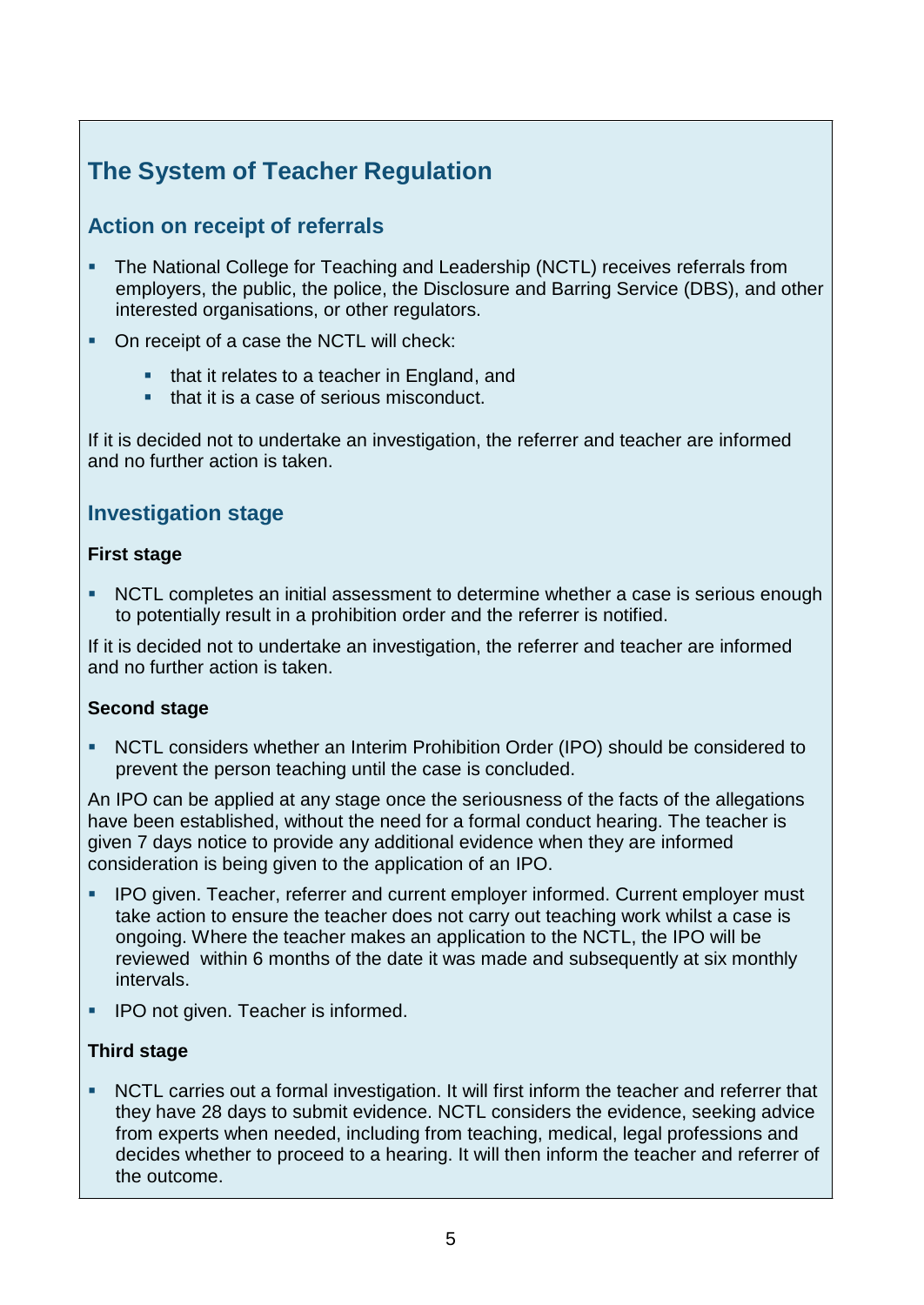If it is decided not to refer the case to a professional conduct panel, the referrer and teacher are informed and no further action is taken.

## **Hearing and Decision**

- Where a case is referred to a professional conduct panel, the teacher and referrer are informed and invited to give any further evidence. A panel (usually 3 members made up of professional and lay members) hears evidence (from teachers and witnesses) and the panel decides whether facts have been proven and, if so, whether to recommend to the Secretary of State that a prohibition order would be appropriate or not.
- Where the Secretary of State decides not to prohibit the teacher, the teacher and referrer are informed in writing and this is published on the [Gov.uk](https://www.gov.uk/government/publications?keywords&publication_filter_option=decisions&topics%5B%5D=schools&departments%5B%5D=national-college-for-teaching-and-leadership&official_document_status=all&world_locations%5B%5D=all) website. No further action is taken.
- Where the Secretary of State decides to prohibit, the teacher, referrer and teacher's current (and if necessary former) employer are informed in writing and the decision is published on the [Gov.uk](https://www.gov.uk/government/publications?keywords&publication_filter_option=decisions&topics%5B%5D=schools&departments%5B%5D=national-college-for-teaching-and-leadership&official_document_status=all&world_locations%5B%5D=all) website. The teacher is added to the prohibited list.

#### **Review**

• Where a person has been prohibited, the Secretary of State may indicate that they can apply to have their prohibition order reviewed after the minimum period specified in their order has passed (not less than 2 years).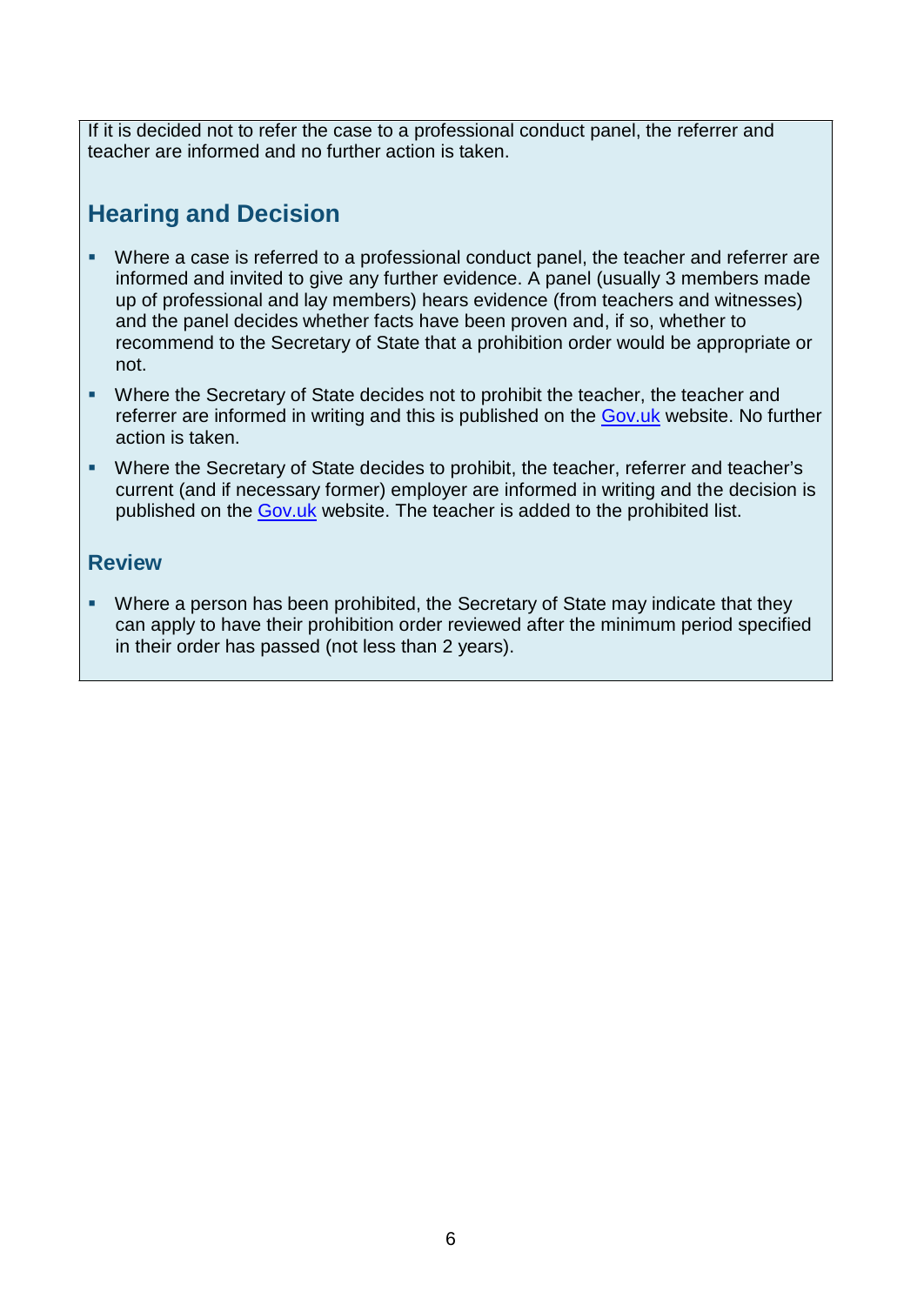# **2. Action on receipt of referrals**

2.1. The NCTL may become aware of a possible case of serious misconduct by a teacher from a number of sources. If a teacher has been dismissed for serious misconduct, or would have been dismissed for that reason if they had not resigned, the employer must consider whether to refer the case to the Secretary of State. Referrals may also be made by the police, the Disclosure and Barring Service (DBS), other regulators or members of the public. Before a referral is made by a member of the public, all local procedures for complaint resolution should have been exhausted. More information about making a referral can be found at [Gov.uk](https://www.gov.uk/teacher-misconduct-referring-a-case) .

2.2. On receipt of a case of alleged serious misconduct, the NCTL will check:

- E. that it relates to a teacher in England, and
- **College** that it is a case of serious misconduct.

2.3. The NCTL will not investigate cases where it is alleged that a teacher is guilty of incompetence or cases where the Secretary of State has no jurisdiction (for example, if the teacher has never taught in a relevant setting in England, even if they have taught or are teaching in another jurisdiction or setting). If the case should have been referred to another regulatory body or other organisation, the NCTL will contact that body as soon as possible to forward the relevant information.

2.4. If the NCTL considers that the teacher:

- **nay be quilty of unacceptable professional conduct;**
- may be guilty of conduct that may bring the profession into disrepute; or
- may have been convicted, at any time, of a relevant offence

and that a prohibition order may be appropriate, it will begin an investigation.

Descriptions of the terms used above and advice on the factors that are relevant when considering if a case should be referred can be found in '*[Teacher Misconduct: the](https://www.gov.uk/government/publications/teacher-misconduct-the-prohibition-of-teachers--3) [prohibition of](https://www.gov.uk/government/publications/teacher-misconduct-the-prohibition-of-teachers--3) teachers'* advice.

2.5. Where the allegation is of particularly serious misconduct, the NCTL will make an initial assessment of whether it would be in the public interest to consider an interim prohibition order prior to the investigation and hearing being completed. The seriousness of the risk to pupils and the public should the individual be allowed to continue to teach unsupervised should be balanced against the interests of the teacher, having regard to the need for proportionality and the adverse consequences for the practice and reputation of the teacher if an order is imposed.

2.6. Further details on interim prohibition orders are provided in 2.10 - 2.17 below.

2.7. If a case includes allegations against a teacher that involve both misconduct and safeguarding i.e. the risk of harm, or actual harm, to a child, the NCTL will forward all of the relevant information to the Disclosure and Barring Service to allow for a parallel investigation to take place.

2.8. The NCTL will aim to make a decision within three working days of receipt of a case regarding whether to start an investigation (see section 3), if it has sufficient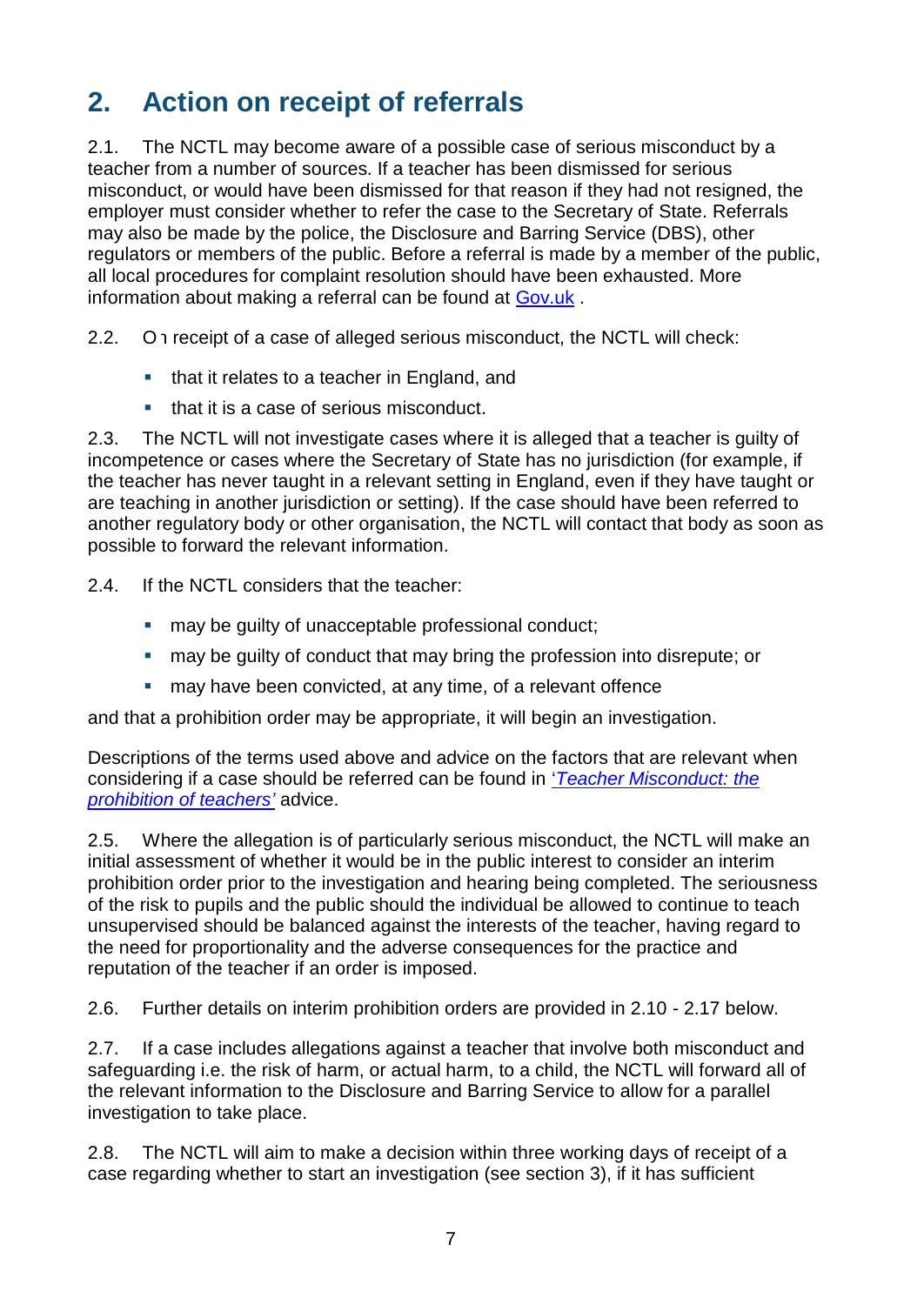information to make that decision. If further information is needed, the NCTL will aim to request it within three working days.

2.9. The NCTL will inform the teacher concerned and, if appropriate, the referring employer or employment or supply agency, whether an investigation will be undertaken. If the referral came from a party other than the employer or employment or supply agency, the NCTL will also inform the referrer.

## **Interim prohibition orders**

2.10. An interim prohibition order (IPO) prevents a person from teaching until their case has been fully considered and concluded. Once an allegation has been received by the NCTL an interim prohibition order can be imposed at any time, without the need for a formal hearing. This includes instances where, at any stage during the progress of a case, the NCTL receives new information justifying the imposition of an interim prohibition order. Similarly, new information may justify the lifting of an interim prohibition order that is in place.

2.11. The criteria for considering an IPO can be found in '*[Teacher misconduct:](https://www.gov.uk/government/publications/teacher-misconduct-the-prohibition-of-teachers--3) the [prohibition of](https://www.gov.uk/government/publications/teacher-misconduct-the-prohibition-of-teachers--3) teachers'* advice.

2.12. Where the initial assessment by the NCTL determines that an IPO should be considered, a letter will be sent to the teacher within one working day, which will:

- $\blacksquare$  inform the teacher that consideration is being given to the imposition of an IPO;
- set out the information known to the NCTL that has led it to consider the possibility of the order; and
- **EXTER** invite the teacher to make written representations regarding the allegation and provide any additional evidence they wish to be considered.

2.13. The teacher should ensure that any written representation and additional evidence is received by the NCTL within seven calendar days of receiving the letter. The letter will be deemed to have been received: on the fourth day after it was sent, if posted; on the second day if sent electronically; and on the day of delivery if delivered by hand. If the teacher does not provide any additional evidence within seven calendar days, the NCTL will make a decision based on the evidence it has available.

2.14. When the teacher's representations have been received or the time limit of seven days has expired, whichever is earlier, the NCTL will, within a further five working days, review all the available evidence and make a decision on behalf of the Secretary of State that:

- **i** it is not necessary for an IPO to be imposed; or
- **i** it is in the public interest to impose an IPO.

2.15. If the decision is to impose an IPO, the teacher and the teacher's current or previous employer or employment or supply agency, depending on whether they are still employed, will be informed in writing within two working days of the decision being made. The order takes effect on the date on which notice of the order is served. That will be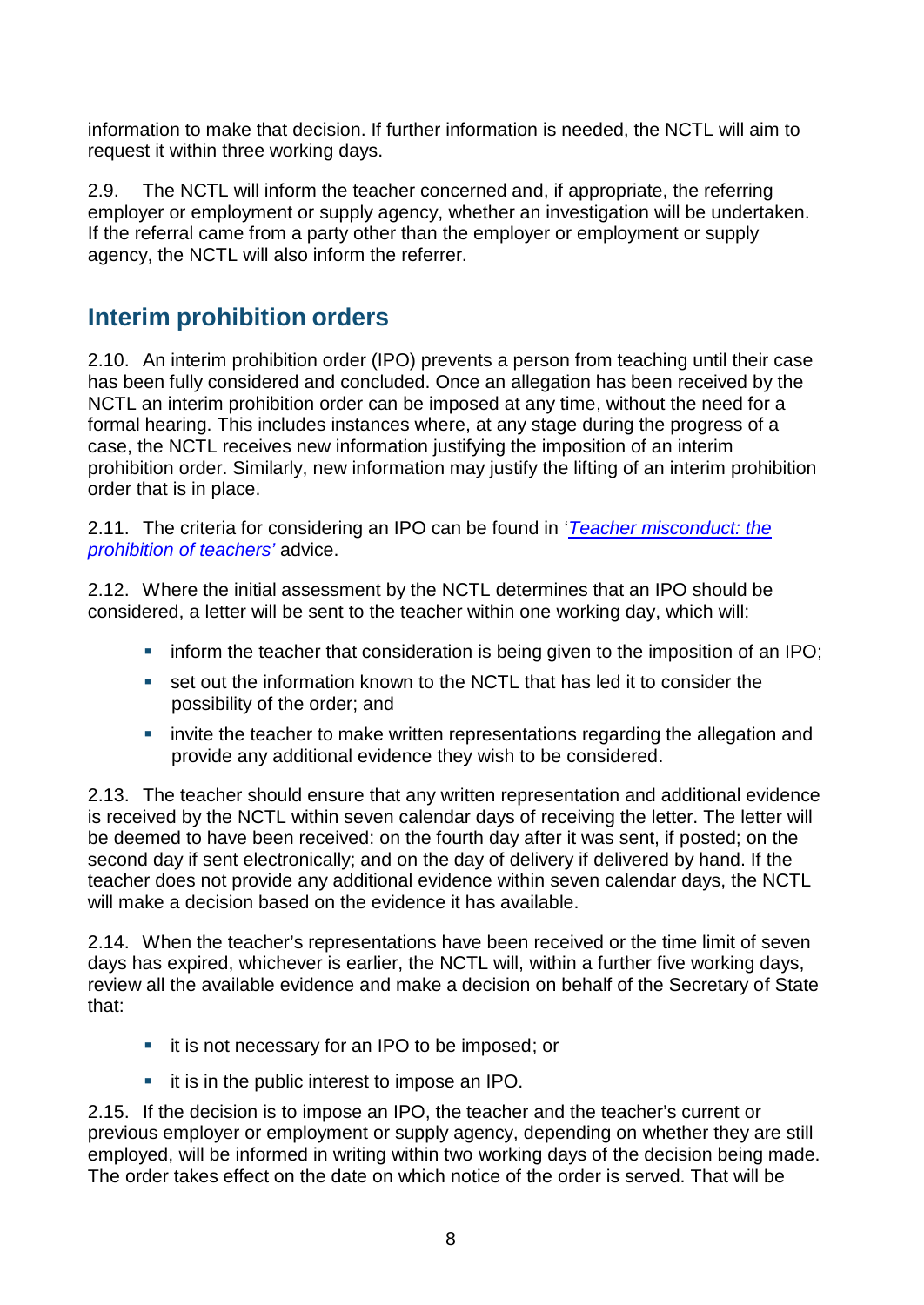deemed to be on the: fourth day after it was sent, if posted; second day if sent electronically; and on the day of delivery if delivered by hand.

2.16. When an employer or employment or supply agency is notified of an IPO relating to a member of their staff, they must take action immediately to ensure that the person concerned does not undertake teaching work at their establishment whilst an IPO remains in effect.

2.17. As soon as the IPO is imposed, the individual's name will appear on the list of prohibited teachers, which will state that the order is an interim one.

## **Review of an interim prohibition order**

2.18. Where an IPO is imposed, the teacher does not have a right of appeal to the High Court. However, the Secretary of State must review an IPO:

- within six months after the order has been made; and
- **at subsequent six-monthly intervals,**

in each case if the teacher makes a written application for a review, setting out the grounds for the application.

2.19. The NCTL will consider the evidence provided by the teacher alongside other evidence from the investigation. If it is satisfied that the applicant no longer presents a serious risk to children's welfare and/or education, parents or other staff members and it is no longer in the public interest to prevent a person from teaching until their case has been concluded, it will decide that the order should be revoked. Otherwise, it will decide that the order should remain.

2.20. If the NCTL agrees to revoke the order:

- the individual and the employer or employment or supply agency will be informed in writing within two working days of the decision being made; and
- the individual's name will be removed from the prohibited list.

2.21. If the NCTL decides that the order should remain in place:

- the individual and the employer or employment or supply agency will be informed in writing within two working days of the decision being made; and
- no further application for a review may be made within six months from the date on which the decision was made.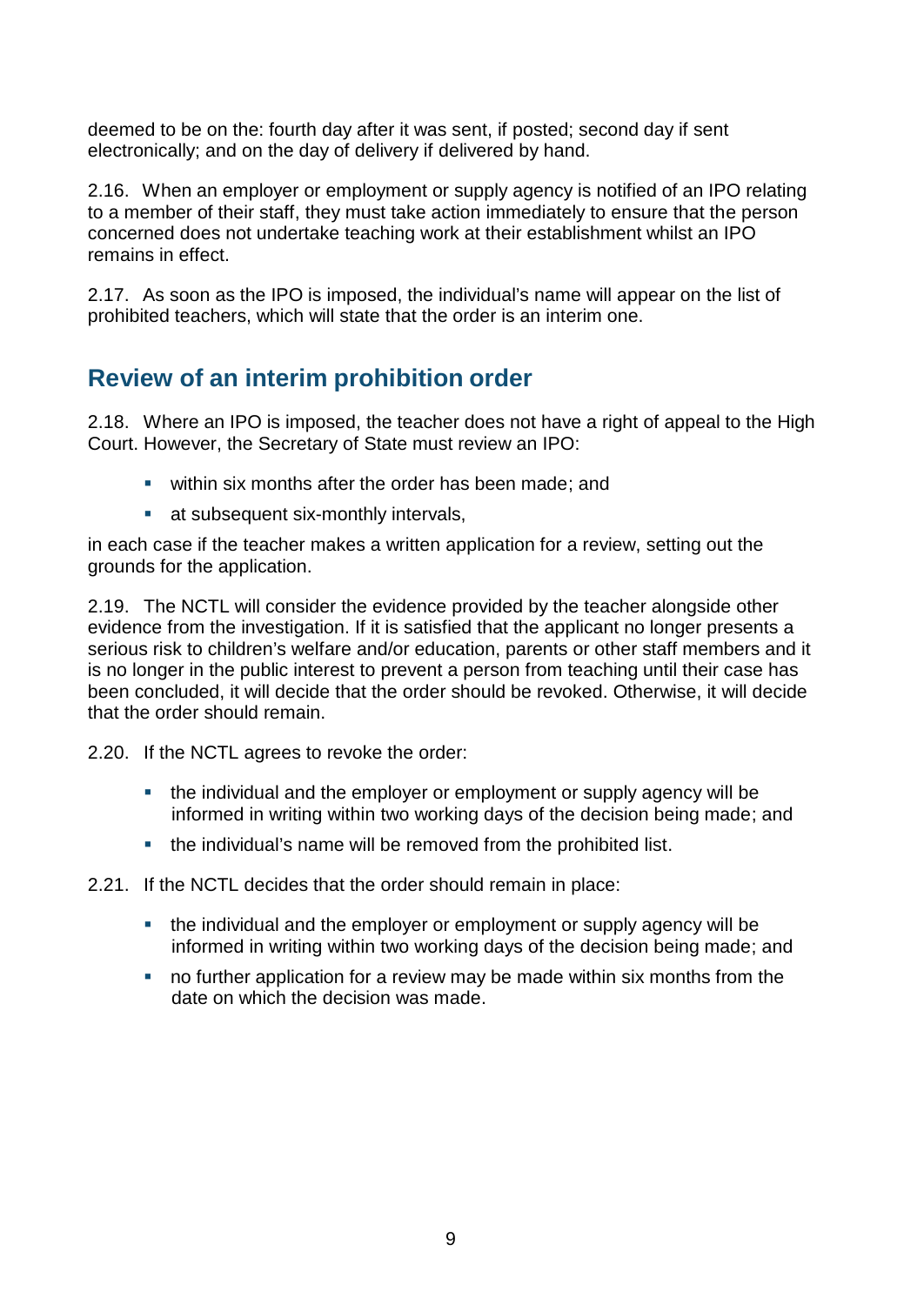## **Action on receipt of referrals**

The process outlined below should take no more than 3 working days.

The NCTL receives referrals from employers, the public, the police, the DBS, and other interested organisations or other regulators.

On receipt of a case the NCTL will check:

- that it relates to a teacher in England, and
- **that it is a case of serious misconduct.**

NCTL considers whether the teacher:

- may be guilty of unacceptable professional conduct;<br>may be quilty of conduct that may bring the professional
- may be guilty of conduct that may bring the profession into disrepute;
- **now have been convicted, at any time, of a relevant offence; and**
- **•** whether a prohibition order may be appropriate.

Consideration is given to an interim prohibition order.

If it is decided not to undertake an investigation – the referrer and teacher are informed and no further action will be taken. Otherwise, it will proceed to investigation or further information will be requested.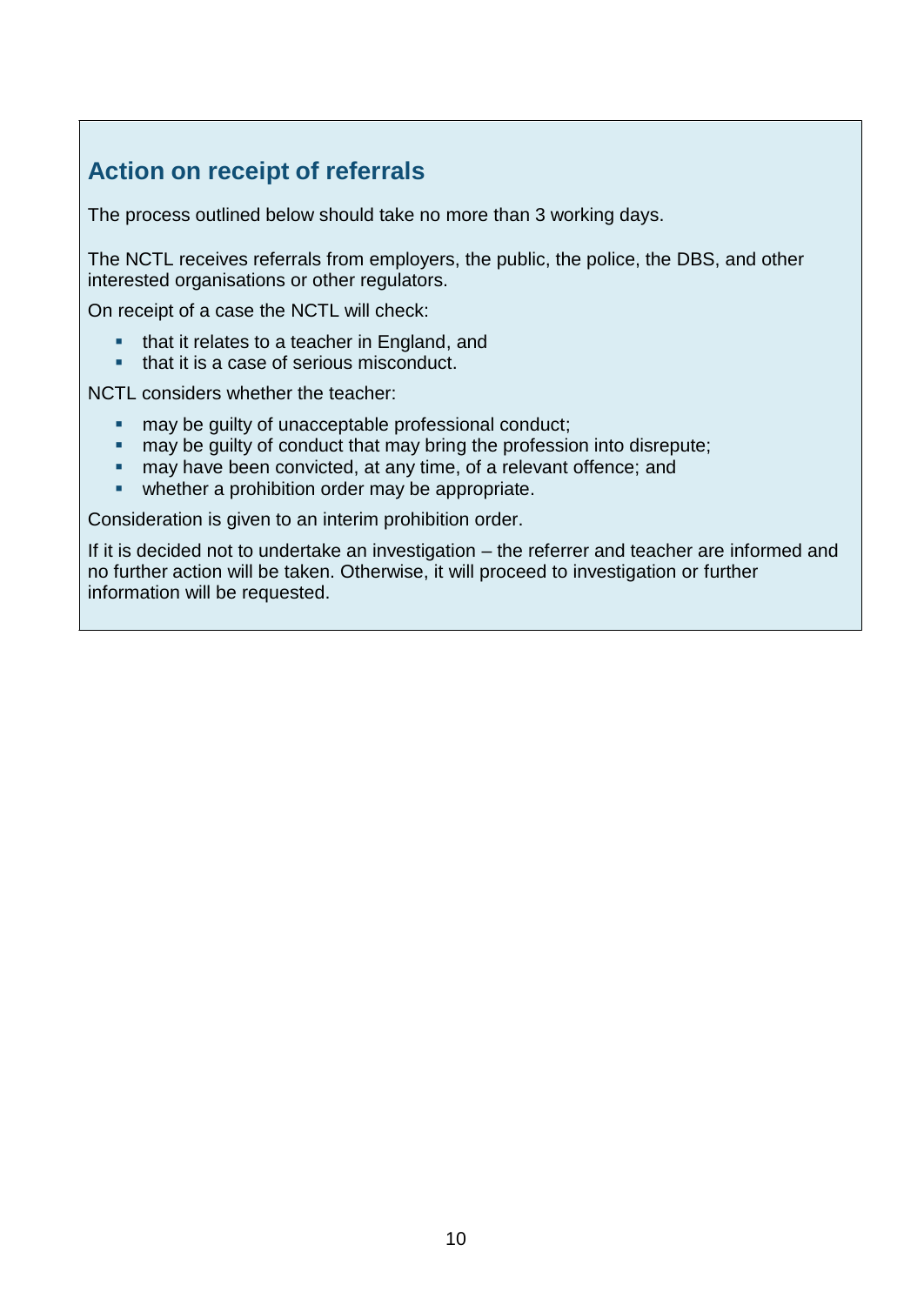# **Interim Prohibition Orders (IPOs)**

#### **Normally within 3 working days of receipt of the case:**

The NCTL makes an initial assessment of whether to consider an interim prohibition order to prevent the person from teaching until the case has been fully considered and concluded. An interim prohibition order can be applied at any stage once the seriousness of the allegation(s) have been established without the need for a formal conduct hearing.

#### **Within 1 working day of assessment:**

If an interim prohibition order is to be considered a letter will be sent to the teacher.

#### **Within 7 calendar days of receiving letter:**

The teacher can send written representation and additional evidence.

#### **Within 5 working days of evidence received or 7 day time limit:**

All evidence is reviewed and recommendation made to the NCTL decision maker on behalf of the Secretary of State.

#### **Within 2 working days:**

If decision made to make an interim prohibition order the teacher and employer are informed and the name added to the prohibited list.

#### **After 6 months:**

Interim prohibition order reviewed every 6 months on request.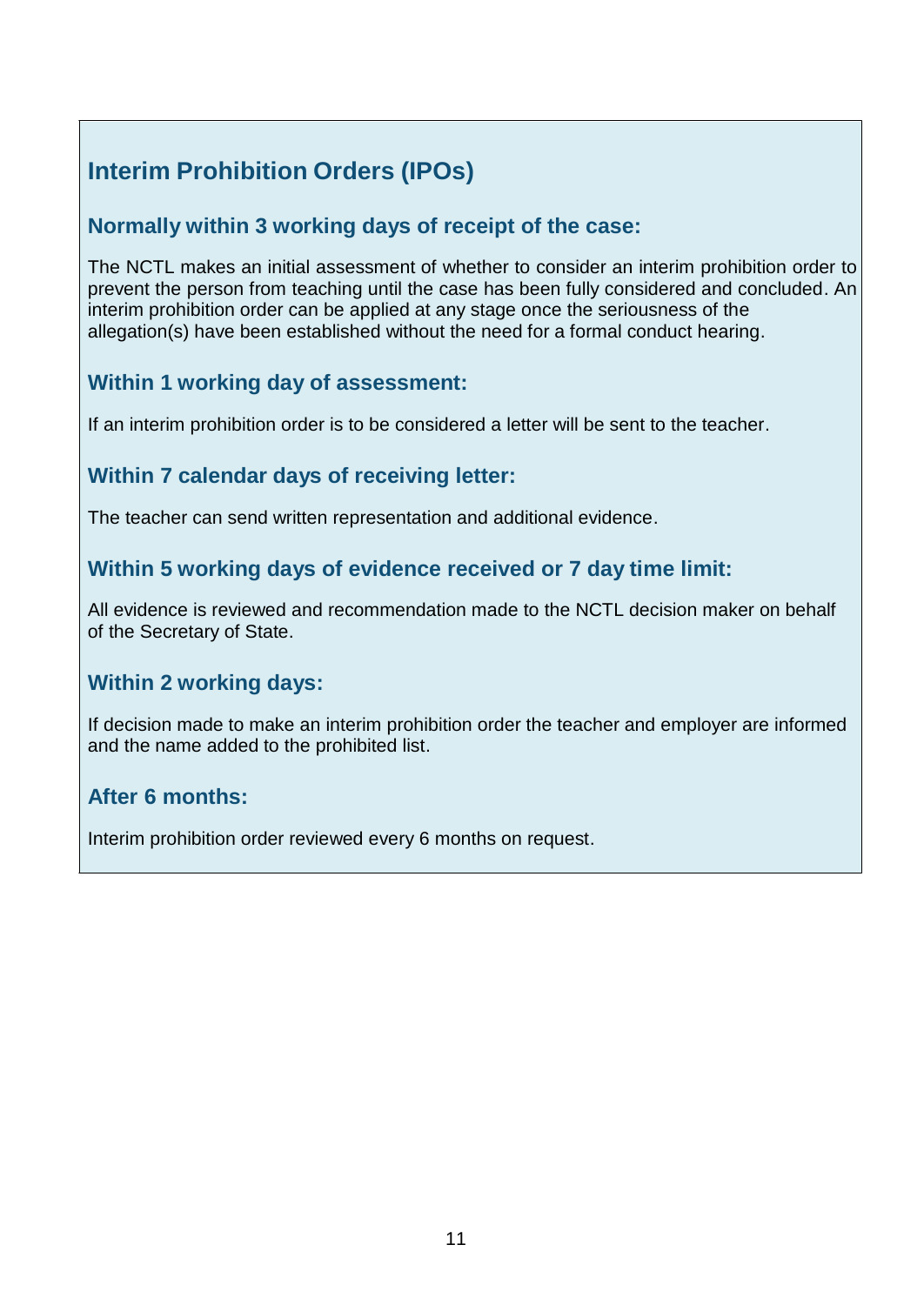# **3. Investigation**

3.1. As soon as the NCTL has decided that an allegation should be investigated, it will send an initial letter to the teacher.

3.2. The initial letter will:

- set out the allegation(s) referred to the Secretary of State, enclosing, subject to paragraph 3.3 below, copies of relevant documentation, including details of any relevant criminal convictions obtained from a relevant police force;
- invite the teacher to make written representations regarding the allegation, normally within four weeks from receipt of the initial letter, and to provide any other relevant evidence which the teacher wishes; and
- **•** provide access to a copy of these Disciplinary Procedures.

3.3. The NCTL may receive documents or other physical evidence prior to writing the initial letter that are not appropriate or practicable to be copied or sent to the teacher. Examples may be pornographic material or information stored on a computer hard drive. In these cases, the NCTL will provide the teacher or his or her representative with:

- a description of the evidence;
- an explanation of the reason why a copy of the evidence cannot be provided; and
- details of the arrangements that may be made for inspection of that evidence by the teacher and/or their representative.

3.4. The NCTL will send a copy of the initial letter to the employer, employment or supply agency, or member of the public who made the referral.

## **Consideration of evidence/use of experts**

3.5. The NCTL will investigate the case by considering the evidence against the criteria set out in *['Teacher misconduct: the](https://www.gov.uk/government/publications/teacher-misconduct-the-prohibition-of-teachers--3) prohibition of teachers'* advice. It will seek additional evidence, as appropriate, by making reasonable requests of relevant parties for further information or explanations. It may also seek advice from relevant experts, e.g. from the teaching, medical or legal professions, where this is necessary to assist the investigation. The NCTL will send to the teacher all documents it is considering during the investigation (subject to paragraph 3.3 above) and invite the teacher to submit comments and further evidence within a further two weeks before it reaches the investigation decision.

## **Investigation decision**

- 3.6. As a result of its investigation the NCTL will decide:
	- that there is no case for the teacher to answer; or
	- that there is a case to answer and to refer the case to a professional conduct panel.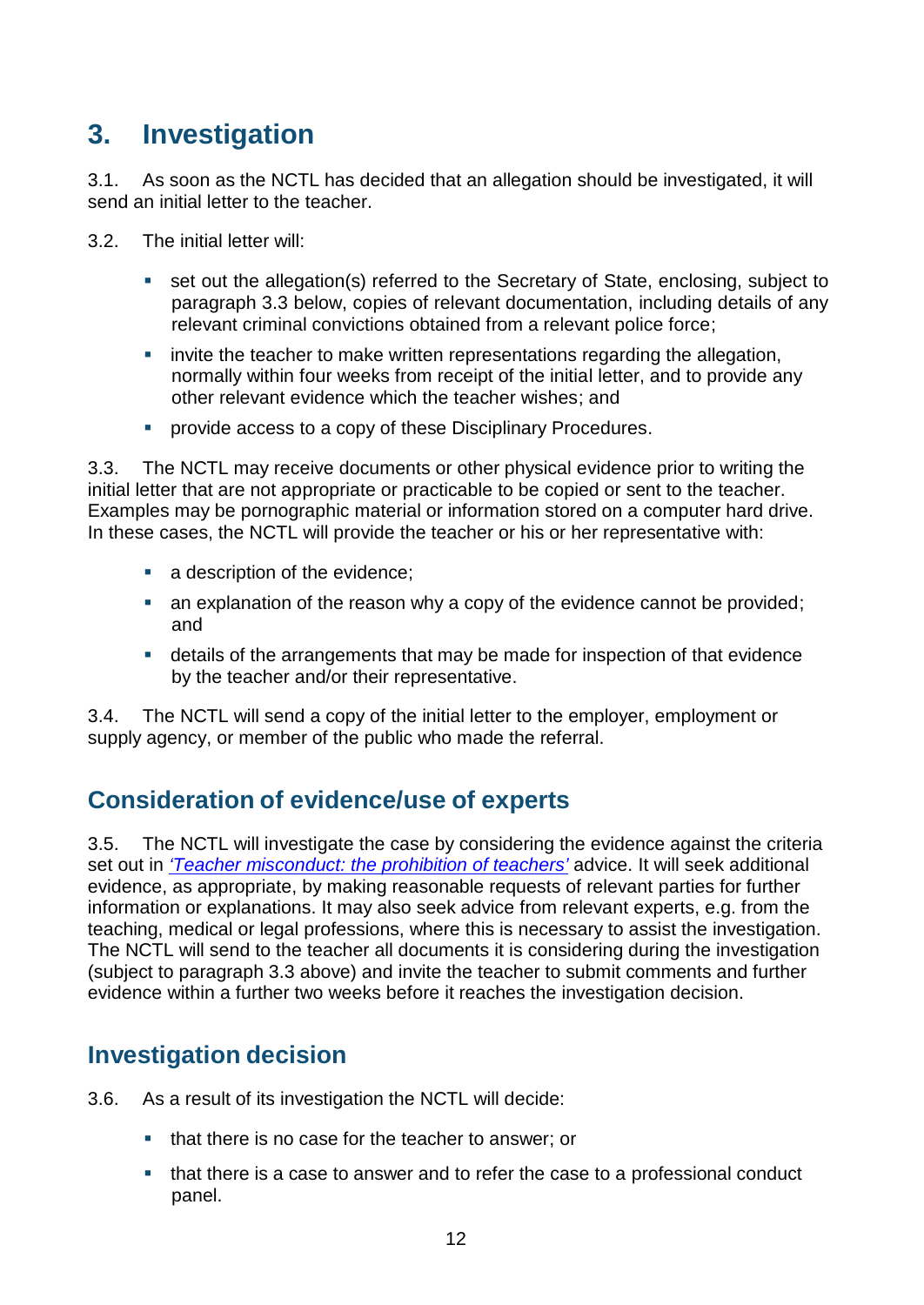3.7. The NCTL will inform the teacher and referrer in writing of the decision within two weeks.

3.8. Where a case has been referred to a professional conduct panel the decision letter from the NCTL will:

- **F** inform the teacher that an allegation against them has been referred to a professional conduct panel;
- specify the details of the allegation that has been referred to a professional conduct panel; and
- **Perovide details of the requirements under paragraph 3.9.**

3.9. The teacher will be given two weeks from the date of the decision letter to provide the NCTL with a written response identifying whether they admit the alleged facts and, if so, whether they accept that it amounts to unacceptable professional conduct, conduct that may bring the profession into disrepute or conviction, at any time, of a relevant offence.

3.10. If the teacher admits the matters specified in paragraph 3.9 above, then they may request that the allegation be considered without a hearing; see paragraphs 4.83 - 4.91.

3.11. The case will be considered at a hearing if the teacher does not respond to the decision letter or does not do all of the following:

- **•** request that the allegation be considered without a hearing; and
- **a** admit the matters specified in paragraph 3.9; and
- **agree a statement of facts.**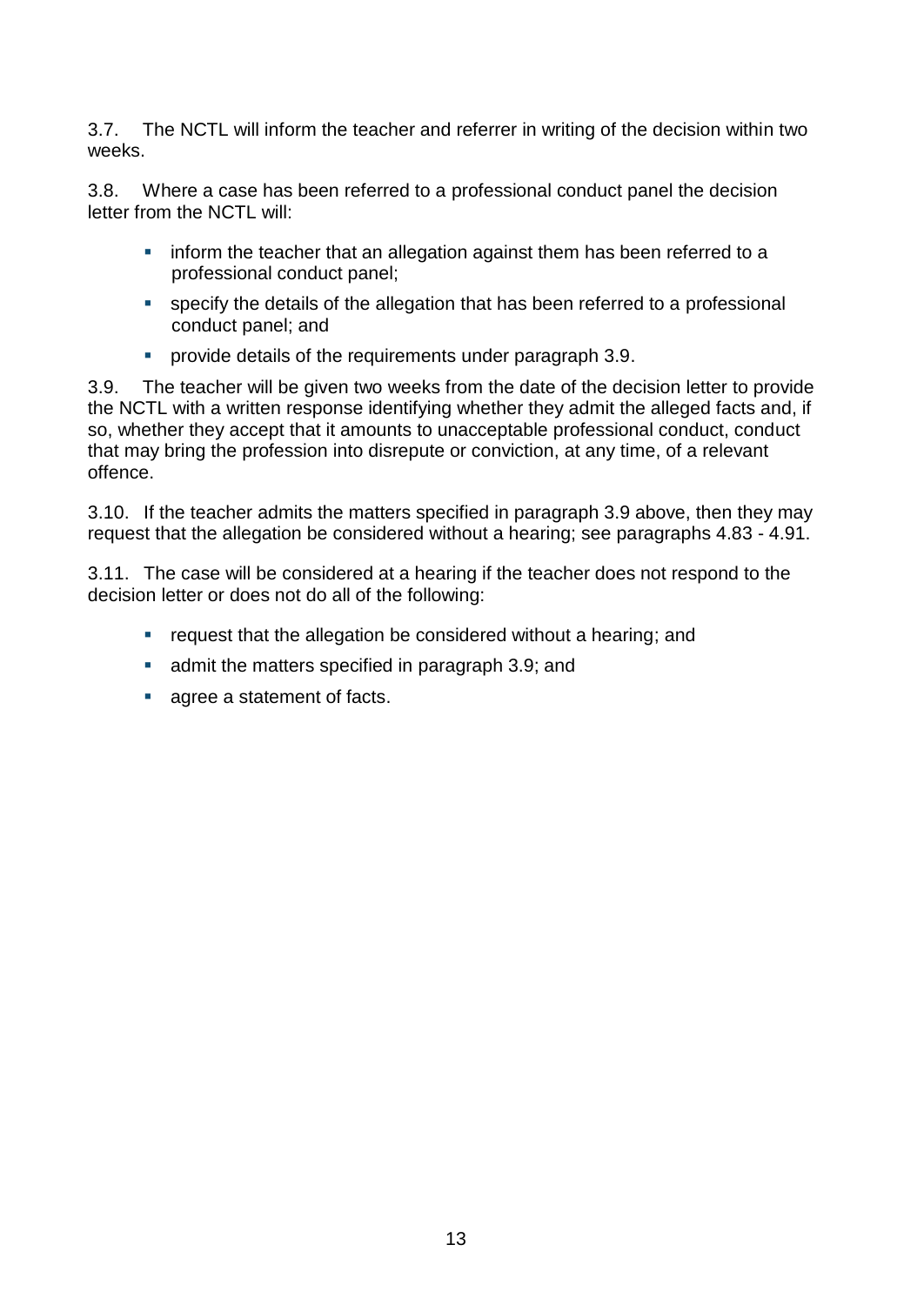# **4. Professional conduct panels**

## **Constitution**

4.1. A panel will consist of at least three members, all of whom will have been recruited through a public appointments process. At least one panel member will be a teacher, or someone who has been a teacher in the five years immediately prior to the date they were appointed as suitable to be a member of a professional conduct panel. This panellist will be referred to as a 'teacher panellist'. A teacher panellist must have actively taught within the seven years prior to sitting on a panel. The panel will include at least one member who will have never worked as a teacher; referred to as a 'lay panellist'. The third panel member may be a person who has taught previously, but does not currently meet the 'teacher panellist' criteria and will be referred to as a 'former teacher panellist'. The NCTL will appoint one panel member as the chair and will take all reasonable steps to ensure that it does not appoint to a panel any member who is associated with, or has a conflict of interest with, the teacher whose hearing is the subject of the panel.

4.2. Where any member of a panel might reasonably be perceived to have a conflict of interest in connection with their consideration of a case, they should declare this and withdraw from the panel. If the panel member does not consider there to be a conflict, but the teacher does, the panel should decide whether it is appropriate for that member to continue to sit. A panel member's membership of a teachers' trade union or professional association does not of itself constitute a conflict of interest.

4.3. Where, in the course of the panel's hearing of a case, a panel member is unable to remain a member of the panel the NCTL will appoint another member in that person's place, ensuring that they are fully acquainted with all the documents previously before the panel, including a record of the proceedings. The teacher may make representations if there is a reason to request a new panel. The NCTL will consider convening a new panel if it is considered to be in the interest of justice.

4.4. NCTL or Department for Education officials may attend a hearing or meeting of a panel but will not participate in the making of the panel's decision.

## **Legal adviser to the panel**

4.5. The NCTL will make a legal adviser available to any panel constituted under these Disciplinary Procedures. The legal adviser cannot be a member of Department for Education staff and will take no part in the decision making process.

4.6. The legal adviser will not be a person who has previously advised or addressed that panel in any capacity other than as a legal adviser.

4.7. The legal adviser's role is to advise the panel on:

- **questions of law;**
- **questions of mixed law and fact;**
- **natters of practice and procedure;**
- any relevant decisions, though it is expected to be rare that any previous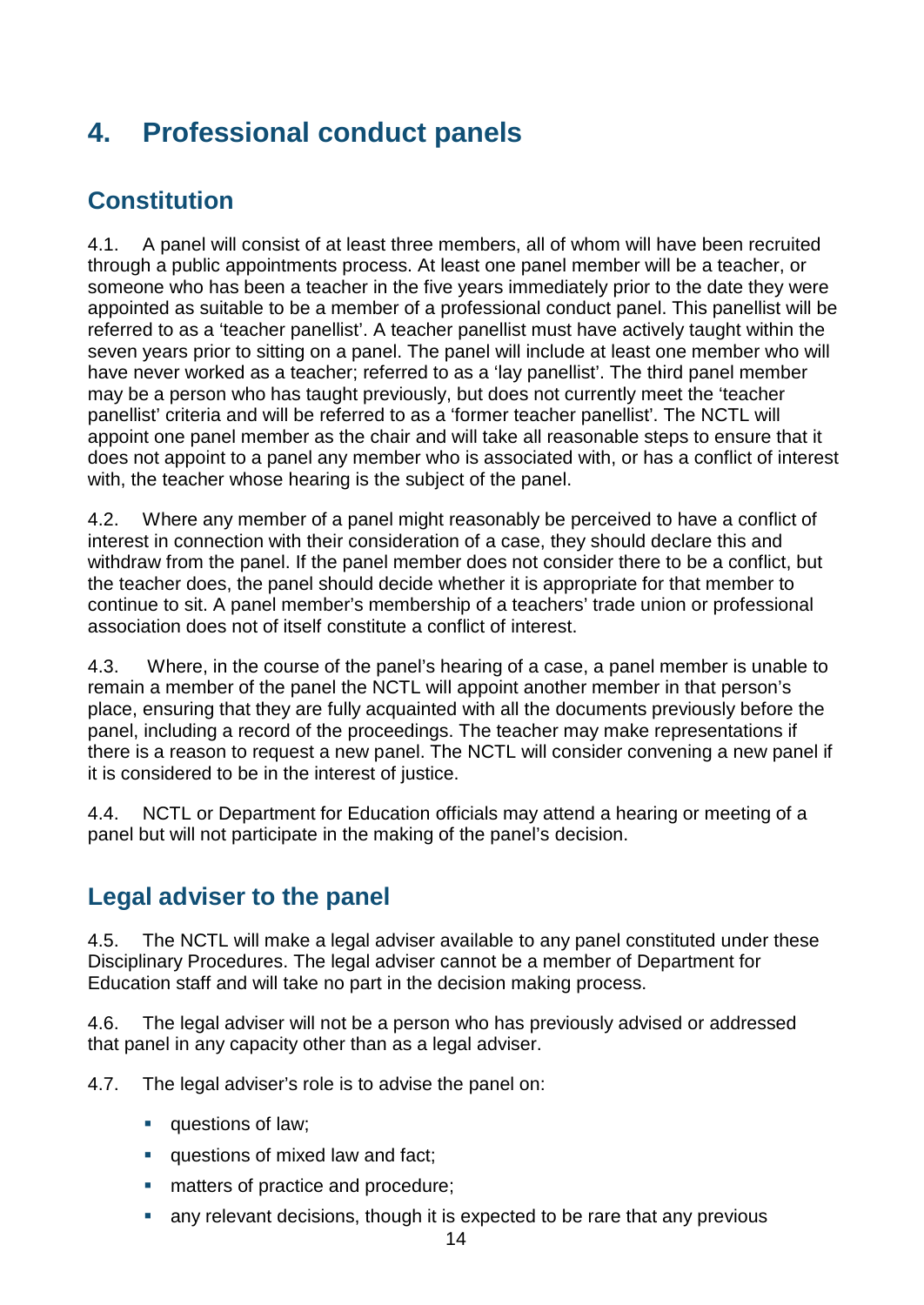decisions will relate to sufficiently similar misconduct within a similar context; and

- other issues relevant to the matter before the panel.
- 4.8. The legal adviser may also:
	- **•** remind the panel of evidence;
	- ask questions of witnesses and other parties in order to clarify the evidence or relevant issues; and
	- help the panel to formulate and record their reasons for their decisions.

4.9. The legal adviser will provide advice to an unrepresented teacher regarding the procedure for presenting their case. They must do so without appearing to become an advocate for the teacher concerned.

#### **Notice of Proceedings**

4.10. The NCTL will appoint a presenting officer to present a case before a professional conduct panel; a presenting officer may be an official of the Department for Education or an external lawyer.

4.11. Where a case has been referred to a panel, the NCTL will send a Notice of Proceedings to the teacher at least eight weeks before the hearing date unless otherwise agreed with the teacher.

- 4.12. The Notice of Proceedings will:
	- specify the address, time and date of the hearing and the identity of the panel members;
	- specify the details of the specific allegation(s) against the teacher;
	- **EXED** identify the witnesses, if any, that the presenting officer proposes to call to give evidence at the hearing;
	- have annexed to it any relevant documents which are relied upon and in the Presenting Officer's possession at that time which have not previously been sent to the teacher; and
	- set out the requirements of paragraphs 4.20 4.25.

4.13. The NCTL will send a copy of the Notice of Proceedings to the teacher's employer or employment or supply agency at the time the matter being considered arose. Notice of a hearing will also appear on the [Gov.uk](https://www.gov.uk/government/collections/teacher-misconduct) website approximately one week in advance of the hearing.

4.14. Any changes to the address for the hearing or the identity of panel members will not invalidate the Notice of Proceedings but must be notified to the teacher as soon as possible after they are known to the NCTL.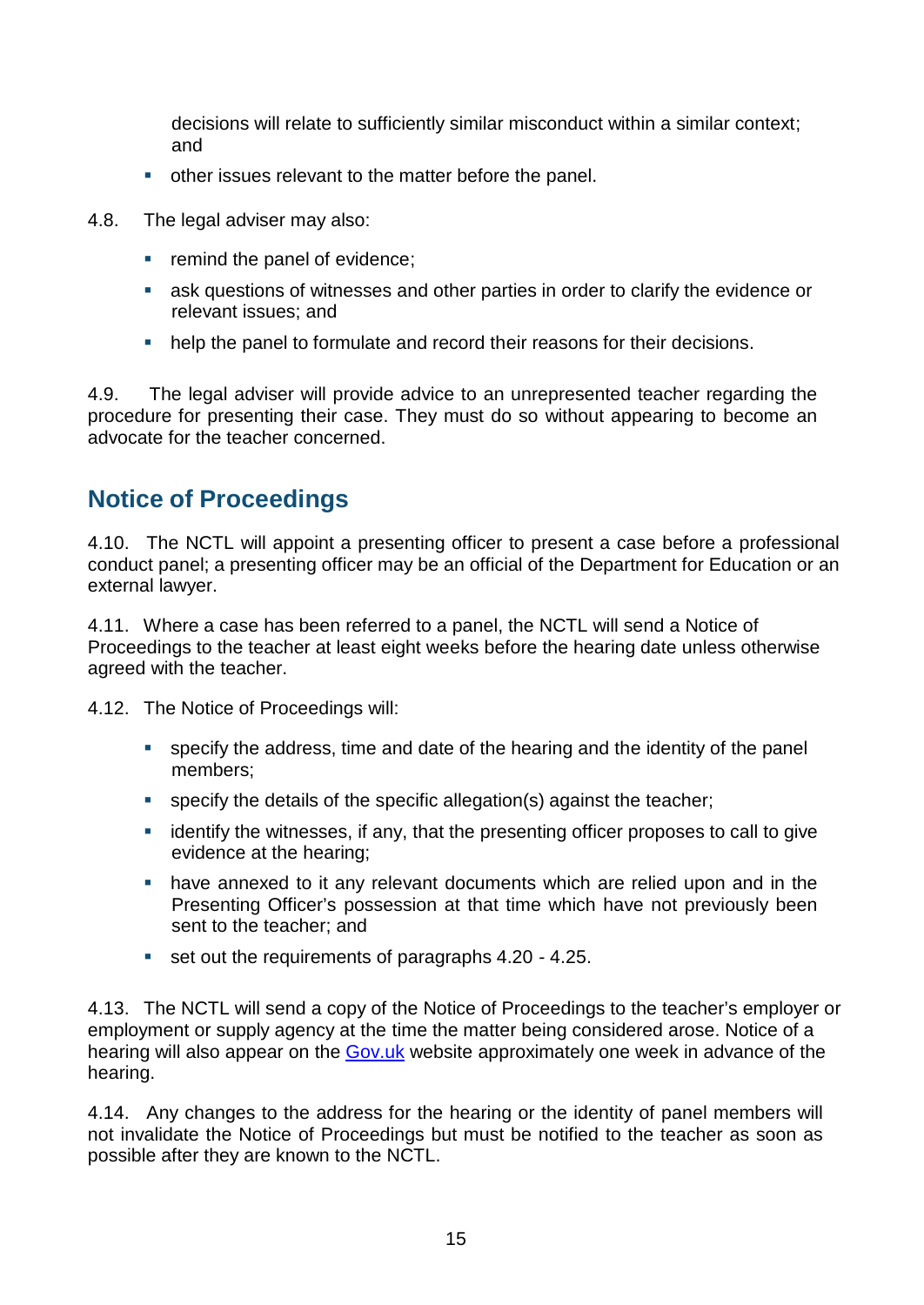## **Response to Notice of Proceedings**

4.15. The teacher concerned may represent themselves or be represented by any person of their choice, including a legal representative.

4.16. The teacher will be given three weeks from the date the Notice of Proceedings is served, (deemed to be: on the fourth day after it was sent, if posted; on the second day if sent electronically; and on the day of delivery if delivered by hand), to provide a written response to questions asking whether they:

- wish to put forward any reason as to why the hearing, or part of it, shall not be held in public;
- $\blacksquare$  intend to be represented at the hearing (see paragraph 4.15) and, if so, the name and address of their representative;
- whether they intend to appear in person, even if they have chosen to be represented at the hearing;
- admit the alleged facts and, if so, whether they admit that it amounts to unacceptable professional conduct, conduct that may bring the profession into disrepute, and/or conviction, at any time, of a relevant offence;
- **EXEDEE intend to call witnesses and, if so, provide their names. Where more than two** witnesses are proposed, the teacher should state why the evidence of more than two witnesses is relevant and necessary for the fair hearing of the case such that a claim for expenses may be made (see paragraph 4.69);
- **EXED** know of any reason why they believe that a conflict of interest may arise in relation to any member of the panel and, if so, they should state the reason; and
- are currently employed as a teacher and, if so, they should provide the name and address of the current employer or employment or supply agency.

## **Standard of proof**

4.17. The standard of proof is that applicable to civil proceedings, namely, the "balance of probabilities". The burden of proof is on the presenting officer. This means that it is for the presenting officer to demonstrate that the facts of the case are more likely to have happened than not. For information about the standard of proof applied when reviewing prohibition orders, see paragraph 5.7.

## **Admissibility of evidence**

4.18. The panel may admit any evidence, where it is fair to do so, which may reasonably be considered to be relevant to the case.

4.19 Evidence not disclosed in accordance with paragraph 4.20 will be admitted only with the permission of the panel at the hearing.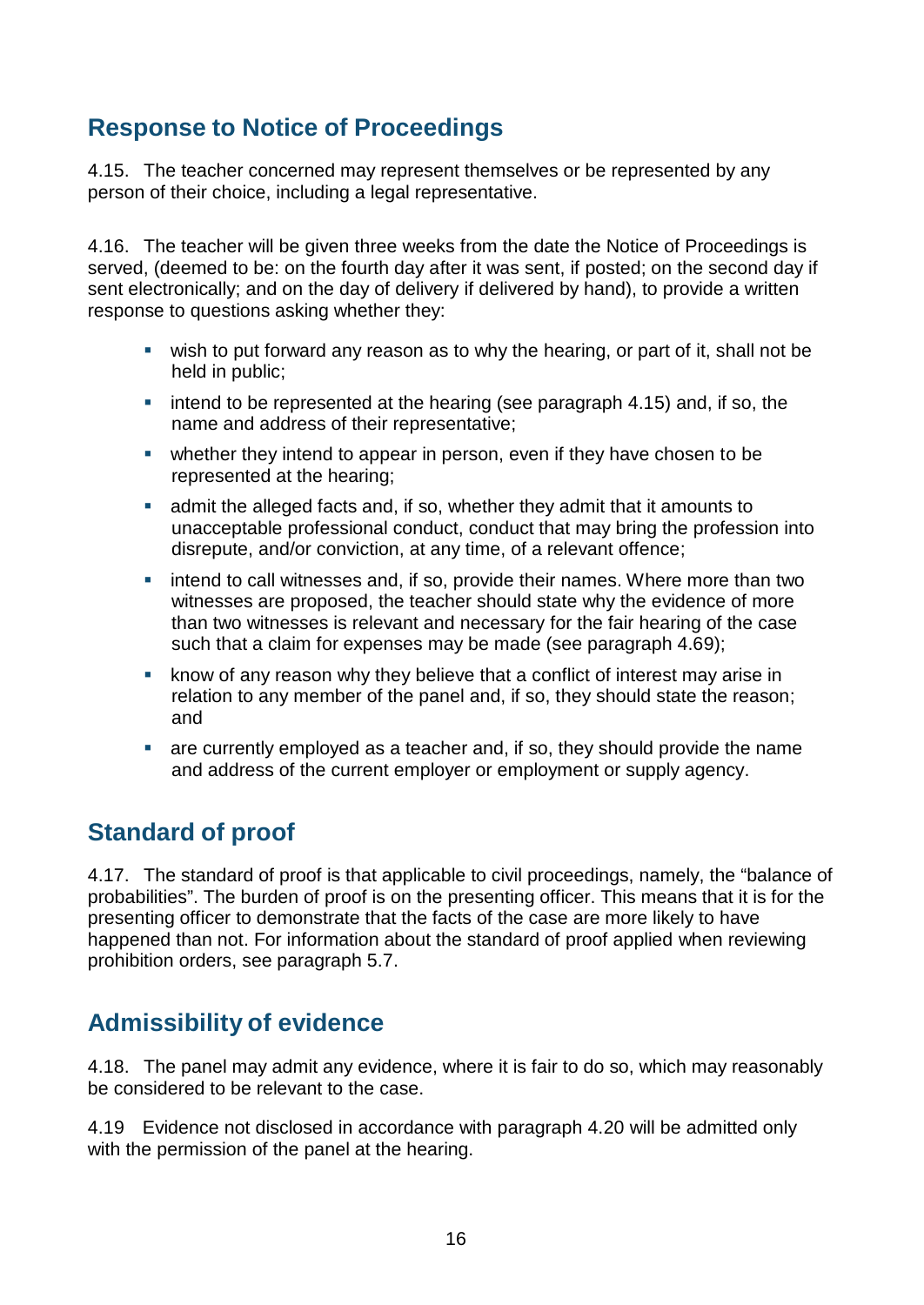## **Service and inspection of evidence**

4.20 Subject to paragraphs 4.21 and 4.22, where the presenting officer, the teacher or the teacher's representative wishes to rely upon any document or other evidence, including a witness statement, which was not annexed to or enclosed with the Notice of Proceedings or the reply to the Notice of Proceedings, they will submit to the panel (via the NCTL), and the other party to the proceedings, a copy of the document or evidence at least four weeks prior to the hearing.

4.21. The presenting officer and the teacher or teacher's representative will, whenever possible, agree a bundle of relevant documents to be used at the hearing. Where agreement is reached, or where the presenting officer is unable to obtain a response from the teacher or the teacher's representative that enables the bundle of documents for the hearing to be agreed, the presenting officer will prepare a bundle of relevant documents and forward it to the NCTL two weeks prior to the hearing. Where the NCTL receives a bundle, it will send a copy to the panel members, the legal adviser and the teacher or the teacher's representative no later than five working days prior to the hearing.

4.22. Where there is a dispute between the presenting officer and the teacher or the teacher's representative in relation to the relevance and/or admissibility of documents, then:

- a bundle of the disputed documents will be prepared by the party who seeks to rely on them and the disputed documents shall be served on the other party, and the legal adviser (via the NCTL), two weeks prior to the hearing; and
- $\blacksquare$  at the start of the hearing (or case management hearing, if there is one  $\blacksquare$  see paragraphs 4.37 - 4.48 an application will be made to the panel for a determination as to the relevance and/or admissibility of the disputed documents.

4.23. Where the teacher, teacher's representative or the presenting officer wishes to rely at the hearing upon documents or other physical evidence that it is not appropriate or practicable to be copied or sent by post, the party in possession of the documents or other physical evidence will, at least four weeks prior to the hearing of the case, contact the NCTL and the other party to the proceedings, setting out:

- a description of the evidence;
- an explanation of why it is not appropriate or practicable for the documents or other evidence to be sent as described above; and
- details of the arrangements that may be made for inspection of that evidence by the other party.

The NCTL will then make appropriate arrangements for the documents or other physical evidence to be collected and brought to the NCTL's offices.

4.24. If the teacher, teacher's representative or the presenting officer wishes to inspect the originals of any documents served in accordance with paragraphs 4.20 - 4.23, the NCTL will make suitable arrangements for the inspection of the evidence to take place at least five working days before the date of the hearing.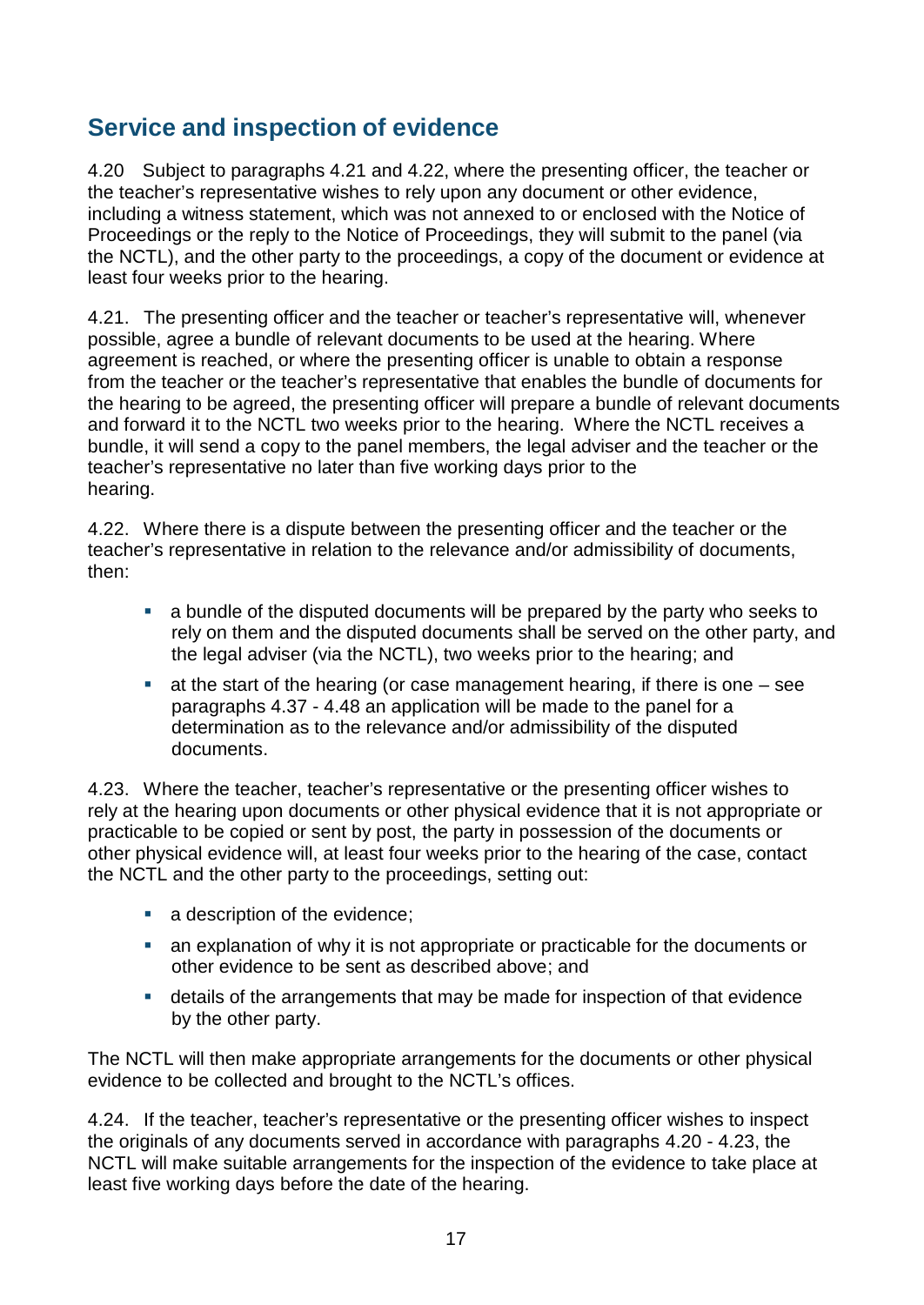4.25. If the teacher, teacher's representative or the presenting officer wishes to rely at the hearing upon any evidence not served in accordance with this section, then that evidence may only be admitted at the discretion of the panel.

4.26. The panel may, after hearing any representations, waive or amend the periods of time set out in this section if it is in the interests of a fair hearing.

#### **Absence of the teacher at a hearing**

4.27. Where a teacher against whom an allegation is made does not attend and is not represented at a panel hearing, the chair will:

- **•** request evidence that the Notice of Proceedings has been sent to the teacher in line with paragraph 4.11; and
- **EXECT** enquire whether any reasons for the teacher's absence have been communicated to the NCTL or the presenting officer.

4.28. Where the panel is not satisfied that the details of paragraph 4.11 have been complied with, the panel will adjourn the hearing.

4.29. Where the panel is satisfied that the details of paragraph 4.11 have been complied with, after taking into consideration any representations by the presenting officer and any written submissions made by or on behalf of the teacher, the panel may:

- **proceed with the hearing in the absence of the teacher; or**
- **adjourn the hearing.**

4.30. Where the panel adjourns the hearing to another date, the next panel convened to hear the case may consist of members other than those who decided to adjourn the case.

#### **Postponements and adjournments**

4.31. Before the first day of a hearing for which a Notice of Proceedings has been served on the teacher in accordance with these Disciplinary Procedures, the NCTL may postpone the hearing until such time and date as it thinks fit. This may be because further evidence has been submitted by the teacher or presenting officer, or for some other reason.

4.32. Where a hearing has commenced and is then adjourned to another date, the panel considering the matter may, prior to the adjourned date, adjourn the hearing further until such time and date as they think fit.

4.33. No hearing will be postponed or adjourned unless both parties have been given a reasonable opportunity to make representations on the matter to the NCTL or panel.

4.34. Notice of a decision in relation to the postponement or adjournment of a hearing will be given to the teacher, with reasons for the decision.

4.35. Where a hearing has been postponed or adjourned, the NCTL will, as soon as is practicable, notify the parties of the time, date and place at which the hearing is to take place or to resume.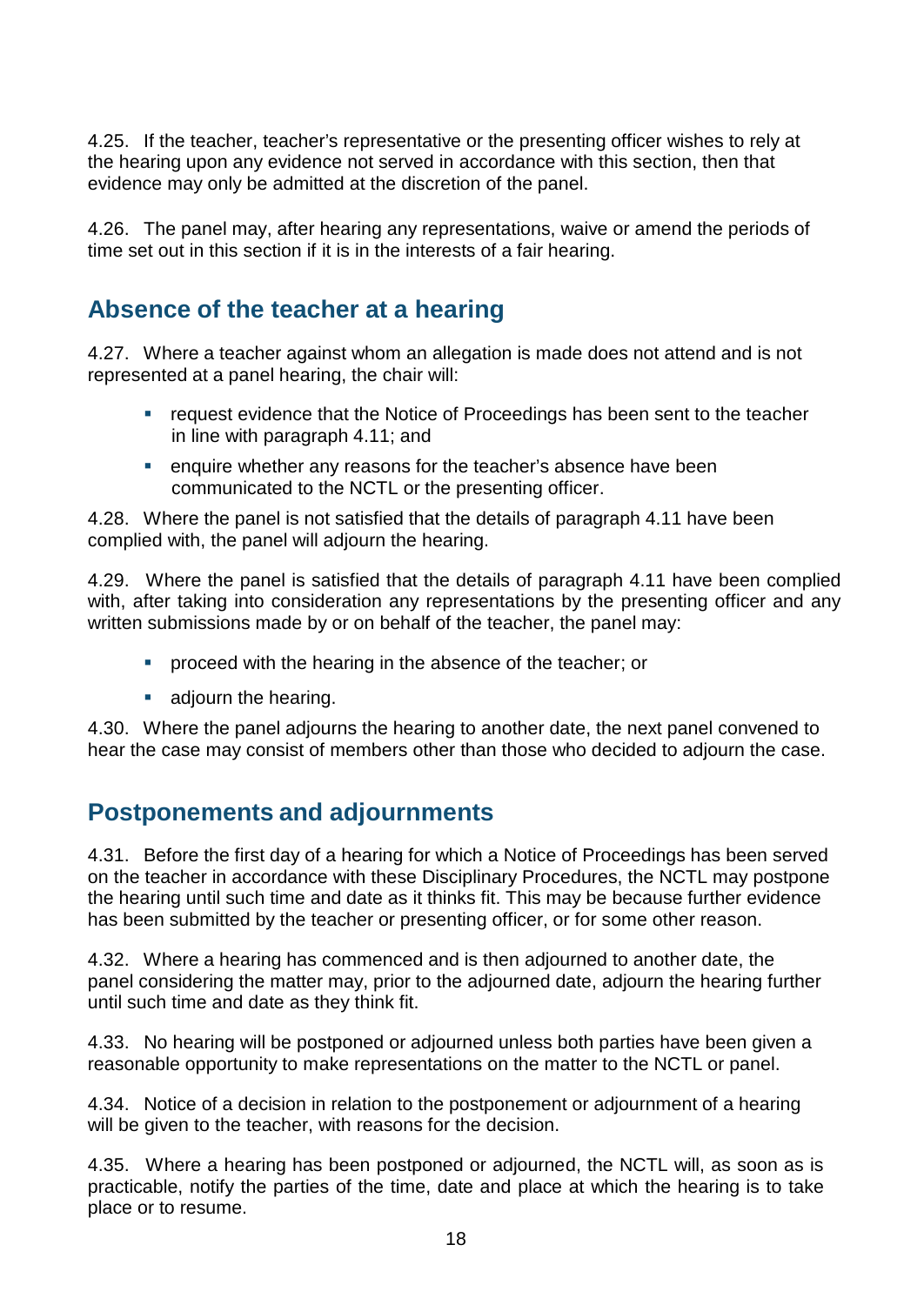#### **Referral back to investigation stage**

4.36. Prior to the first day of a hearing, the NCTL may refer a case back to the investigation decision stage to reconsider if it becomes aware of new evidence, for example, that may suggest that the case should not progress to a professional conduct panel.

#### **Pre-hearing case management agreement**

4.37. If the teacher or presenting officer consider that it would be helpful to agree certain matters before the hearing, either may make an application in writing to the NCTL for prehearing directions regarding the management of the case. This may be done no later than three weeks before the first day of the hearing. The teacher and presenting officer should attempt to reach agreement before applying for directions.

4.38. The directions may include proposals such as:

- that each party discloses to the other any relevant evidence in their possession and details of the witnesses or signed witness statements;
- that each party provides an estimate as to the likely length of the hearing;
- that the teacher indicates:

i) whether the allegation is admitted;

- ii) which facts are admitted and which facts remain in dispute;
- iii) whether witness evidence is admitted and which witnesses are required for questioning;
- iv) whether any preliminary legal arguments are to be made;
- where the allegation is admitted, that the parties produce a statement of agreed facts;
- that a particular witness should be treated as a vulnerable witness and directions should be agreed regarding how their evidence should be obtained or presented to the panel at the hearing (see paragraphs  $4.71 - 4.72$ );
- $\blacksquare$  that a witness be required to attend (see paragraph 4.70);
- a joint hearing (see paragraph 4.61);
- a hearing to be held in private (see paragraph 4.57);
- for the names and identities of schools or witnesses to remain anonymous (see paragraph 4.60);
- **time limits for compliance with any directions issued;**
- any other appropriate matter.

4.39. If the teacher or teacher's representative and presenting officer agree the proposed directions, a written application, signed by the teacher or teacher's representative and the presenting officer should be submitted to the NCTL. If the NCTL decides that these proposals will assist in the just and efficient management of the case, then they will make the directions accordingly.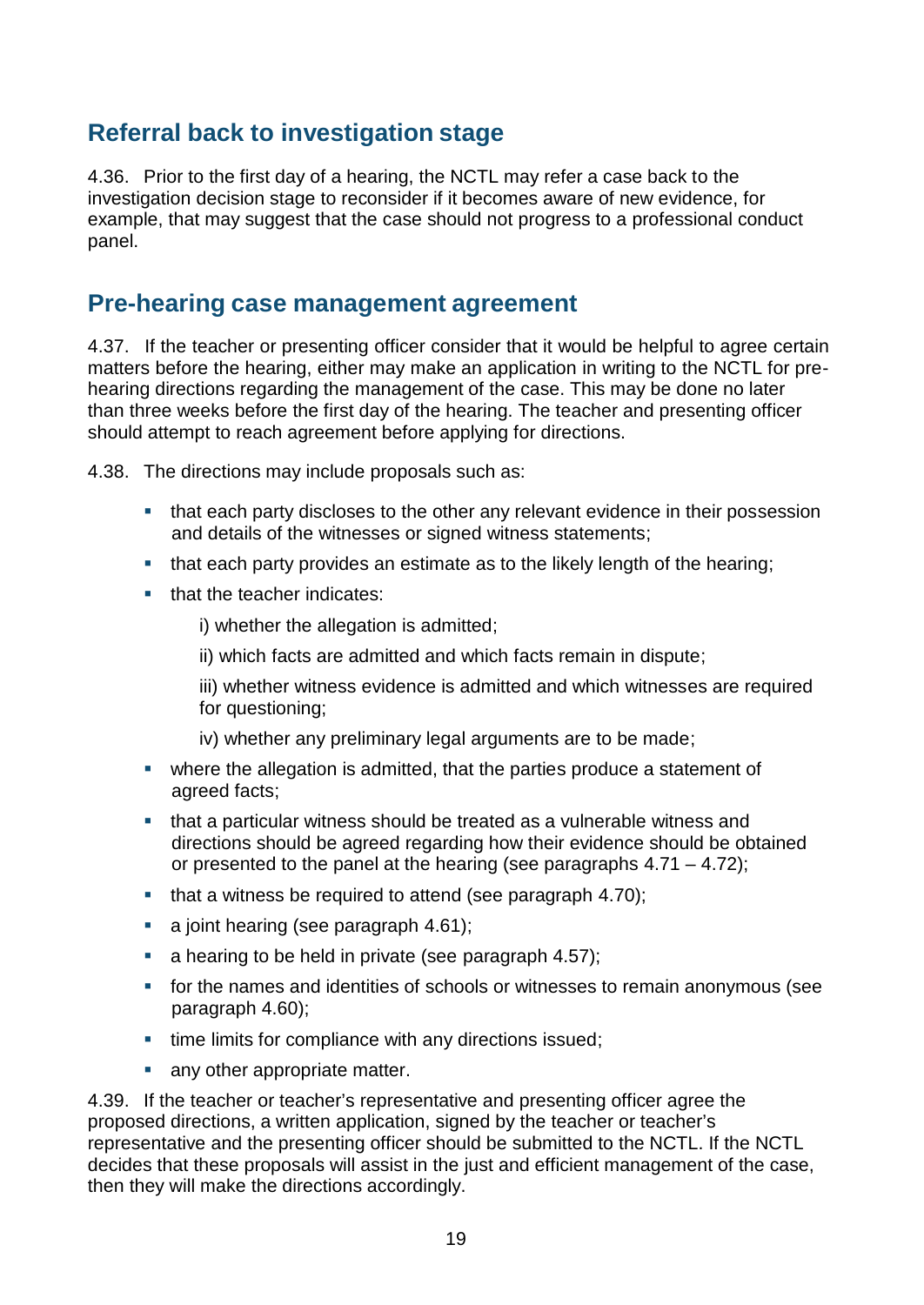4.40. If the teacher or teacher's representative and presenting officer are unable to agree proposed pre-hearing directions, then the NCTL may consider an application from either party, which must specify the directions being sought, and decide to:

- **•** refuse the application; or
- **Fig. 2** refer the application to a professional conduct panel for them to give prehearing directions – this will be known as a case management hearing.

4.41. The panel for a case management hearing will consist of one or three members and be advised by a legal adviser. Where possible, the same member(s) and legal adviser will also be used for the full hearing.

4.42. After receiving representations from both parties, the NCTL will decide whether the case management hearing will be conducted on the papers alone, by telephone, video conferencing or oral hearing. The NCTL will make the arrangements and send an appropriate notice to the teacher and teacher's representative and to the presenting officer at least five working days before the case management hearing.

4.43. At least three working days before the case management hearing, the teacher or the teacher's representative and presenting officer will send any relevant documents to support the proposals for directions to the NCTL, who will send copies to the panel.

4.44. The procedure at the case management hearing will be determined solely by the panel. A case management hearing will be held in private, unless the panel directs otherwise.

4.45. The panel will invite each party to make representations regarding the directions sought and will give an opportunity for the other party to respond.

4.46. The panel will determine the directions to be given. The NCTL will provide each party with a written record of the directions within seven days of the case management hearing.

4.47. Where a party fails to comply with the directions issued at a case management hearing a panel may take whatever decision it thinks is most appropriate in relation to the admissibility of evidence or any other relevant matter.

4.48. The panel at the full hearing may, at any time during the hearing, give directions for the management of the case or adjourn for a case management hearing to be held. In the event that the panel directs that such a case management hearing will take place, it will also give directions as to the provision of any relevant documents to the NCTL and paragraph 4.43 shall not apply.

## **Procedure at a professional conduct panel hearing**

4.49. Subject to paragraphs 4.50 - 4.56 and 4.73 - 4.74, the procedure at the panel hearing will be determined by the chair, who will direct the parties to adopt an investigative rather than an adversarial approach.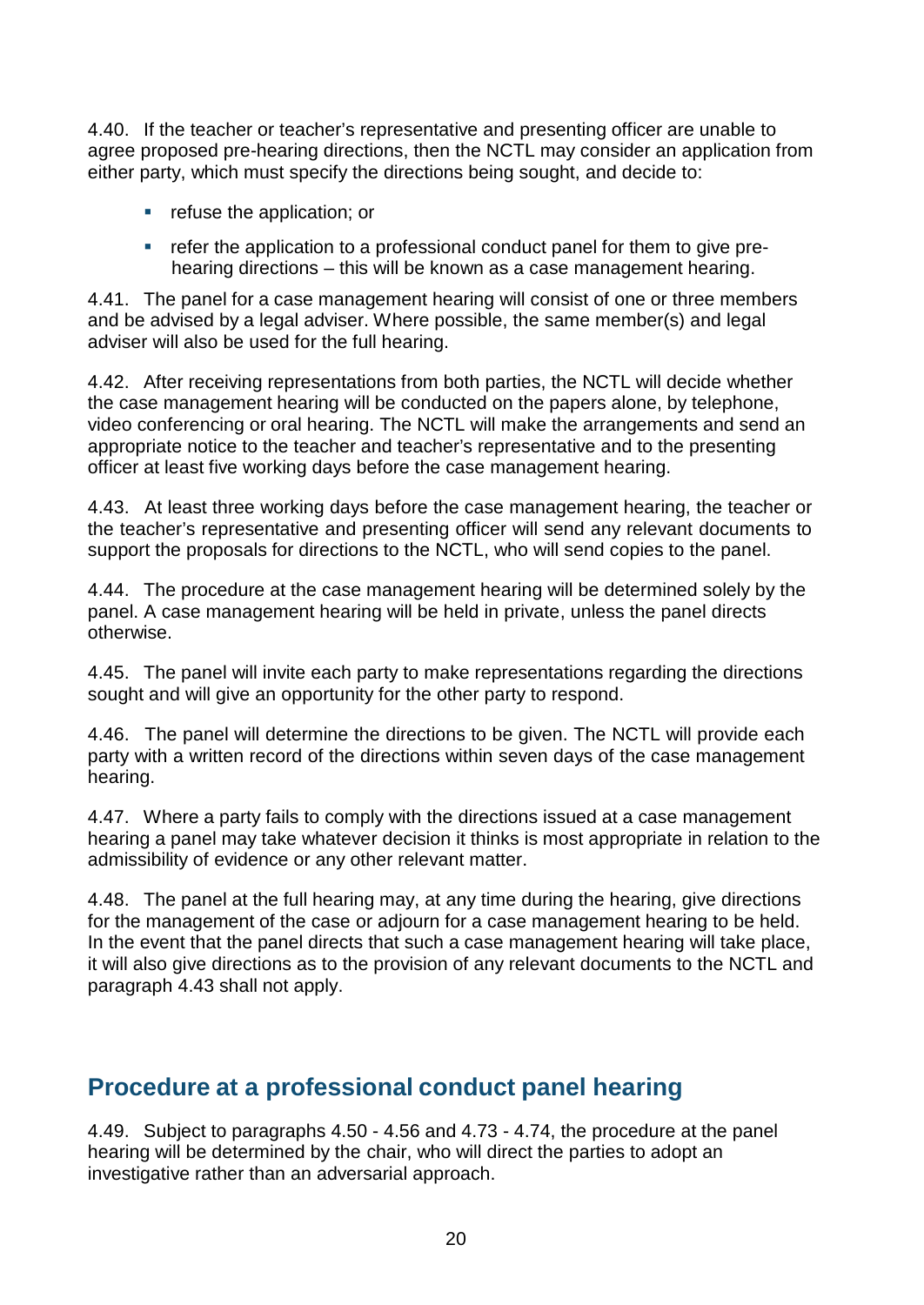4.50. The chair will introduce the members of the panel and confirm the identity of the teacher.

4.51. The chair will read the allegation against the teacher. The chair will then ask whether the teacher admits the facts of the allegation and, if so, whether they admit that this amounts to unacceptable professional conduct and/or conduct that may bring the profession into disrepute and/or that they have been convicted, at any time, of a relevant offence, as appropriate.

4.52. Where the teacher admits the facts of the allegation, the chair will ask the parties whether they have agreed a statement of facts for the panel to consider and if so:

- the presenting officer will be invited to read out the agreed statement of facts;
- the presenting officer and the teacher or the teacher's representative will be invited to make representations to the panel, including by calling witnesses, regarding whether the facts that have been admitted amount to unacceptable professional conduct or conduct that may bring the profession into disrepute or conviction, at any time, of a relevant offence; and
- the panel will decide whether the facts that have been agreed by the parties have been proven, and if so whether they amount to unacceptable professional conduct, conduct that may bring the profession into disrepute and/or a conviction, at any time, of a relevant offence; this is regardless of whether an admission to that effect is made by the teacher.

4.53. Where the facts are not admitted or where some material facts remain disputed:

- the presenting officer will be invited to make an opening statement about the allegation and the teacher will have the opportunity to reply either in person or through their representative;
- the presenting officer and the teacher or the teacher's representative may present relevant written evidence relating to the facts alleged and whether those facts amount to unacceptable professional conduct and/or conduct that may bring the profession into disrepute and/or conviction, at any time, of a relevant offence, and may call witnesses; and
- the panel may invite the presenting officer and the teacher or teacher's representative to sum up.

4.54. The panel may, at any stage of the proceedings where it considers it fair and appropriate:

- **adjourn the case; or**
- **discontinue the proceedings.**

4.55. The panel may decide, at any time, to deliberate in private if there are reasonable grounds to do so.

4.56. At any stage before making its decision about whether the facts of the case have been proved, the panel may, in the interests of justice, amend an allegation or the particulars of an allegation. Before making an amendment the panel will consider any representations by the presenting officer and by the teacher or teacher's representative, and take advice from the legal adviser.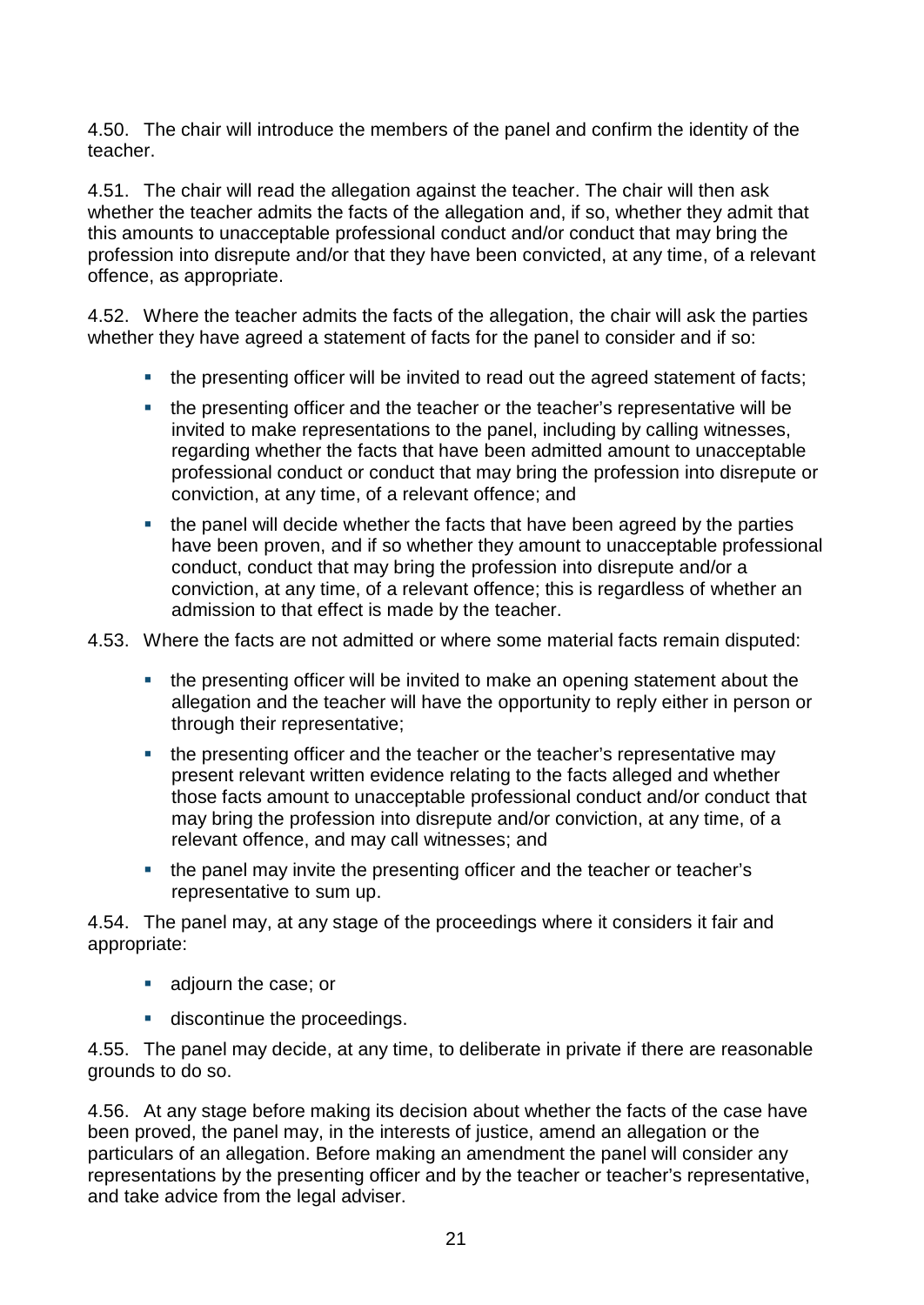## **Public or private hearing**

4.57. A professional conduct panel may exclude the public from a hearing or part of a hearing where:

- **i** it appears necessary in the interests of justice;
- the teacher makes a request that the hearing should be in private and the panel does not consider it to be contrary to the public interest; or
- it is necessary to protect the interests of children or vulnerable witnesses (see paragraphs 4.71 - 4.72).

4.58. Where, at the start of a hearing, an application is made for that hearing to be in private, the panel will hear the application in private, but will announce its decision on the application in public.

4.59. Where a panel holds a hearing in private, the panel will still announce in public its decision regarding whether the facts have been proven and whether those facts amount to unacceptable professional conduct and/or conduct that may bring the profession into disrepute and/or conviction of a relevant offence. The Secretary of State's decision will also still be made public.

4.60. A panel may, if it considers it to be in the interests of justice, decide that:

- the name and identity of a school will not be disclosed during the hearing or at all; and/or
- the name and identity of a witness, either referred to in the hearing papers or present before the panel to give oral evidence, shall not be disclosed during the hearing or at all.

## **Joint hearings**

4.61. A professional conduct panel may consider allegations against two or more teachers at a joint hearing, if it determines that there is no risk of undue prejudice to the fairness of the proceedings, where:

- the allegation against each teacher arises from the same circumstances; and/or
- **•** prior to a panel being convened, the NCTL deems that a joint hearing is necessary; and/or
- a panel has been convened and, in the opinion of that panel, a joint hearing is necessary.

The panel will hear representations from the teachers and their representatives before making this decision.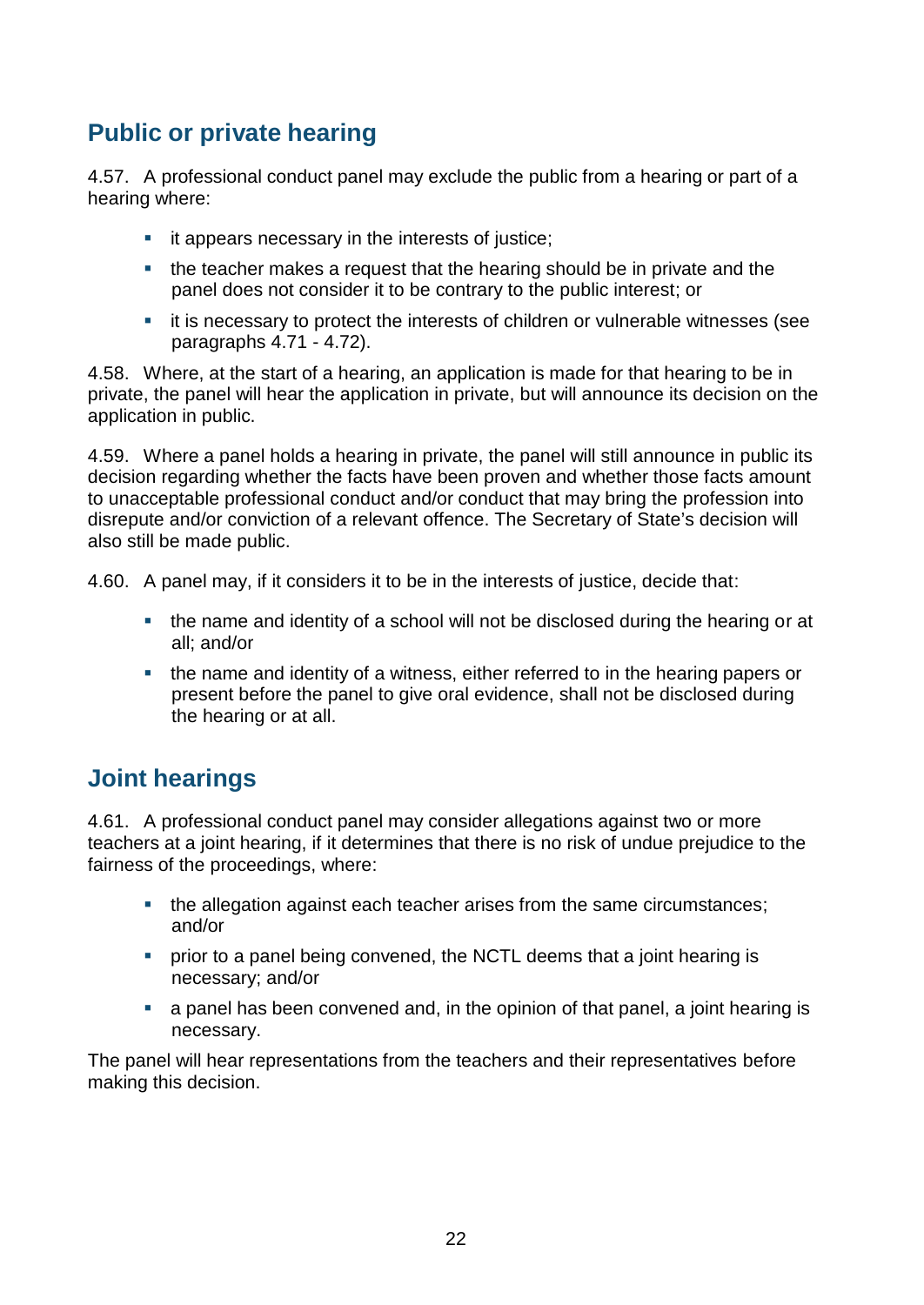#### **Witnesses**

4.62. Witnesses must take the oath or make an affirmation appropriate to their beliefs before giving evidence.

4.63. The panel will normally direct that a signed witness statement, copied to the relevant parties at the hearing, will be taken as read by the witness even though not read aloud.

4.64. Where a statement is taken as read, the panel may direct that a copy of the statement, or part of the statement, should be made available to the public.

4.65. The teacher or teacher's representative, the presenting officer and the members of the panel may question any witness, subject to paragraph 4.71 and 4.72, and as permitted by the chair.

4.66. Witnesses may not be an observer at the hearing until they have completed giving evidence and been formally released by the chair, unless decided otherwise by the panel.

4.67. Witnesses may be recalled at the discretion of the panel.

4.68. The panel may require any person to attend and give evidence or to produce documents or other material evidence at the hearing.

4.69. In relation to witnesses called by a teacher and/or the presenting officer, the NCTL may make payment of:

- **•** reasonable expenses; and
- **EXE** reasonable costs of employing a supply teacher.

This will apply for up to two witnesses for each party, unless the NCTL agrees that the additional witnesses can provide evidence which is likely to be relevant and necessary for the fair hearing of the case.

4.70. Where a presenting officer or teacher requires the attendance of, or the production of a material document or evidence by, a witness who refuses to attend or to produce the document before a hearing, they may make an application to the NCTL for an appropriate direction. If the NCTL is satisfied that the attendance of the person or production of the document or evidence is material to the case, it may refer the application to a professional conduct panel for a direction in accordance with paragraphs 4.37 - 4.48. This will amount to a requirement by the Secretary of State.

#### **Children and vulnerable witnesses**

4.71. A panel will only decide that a child or a vulnerable witness will give evidence if it decides, after considering representations by or on behalf of the teacher and the presenting officer, that the welfare of the child or vulnerable witness will not be prejudiced. A panel will treat any person as a child where they are under the age of 18 at the start of the hearing, and any person as a vulnerable witness where their quality of evidence is likely to be adversely affected at a hearing, including where their evidence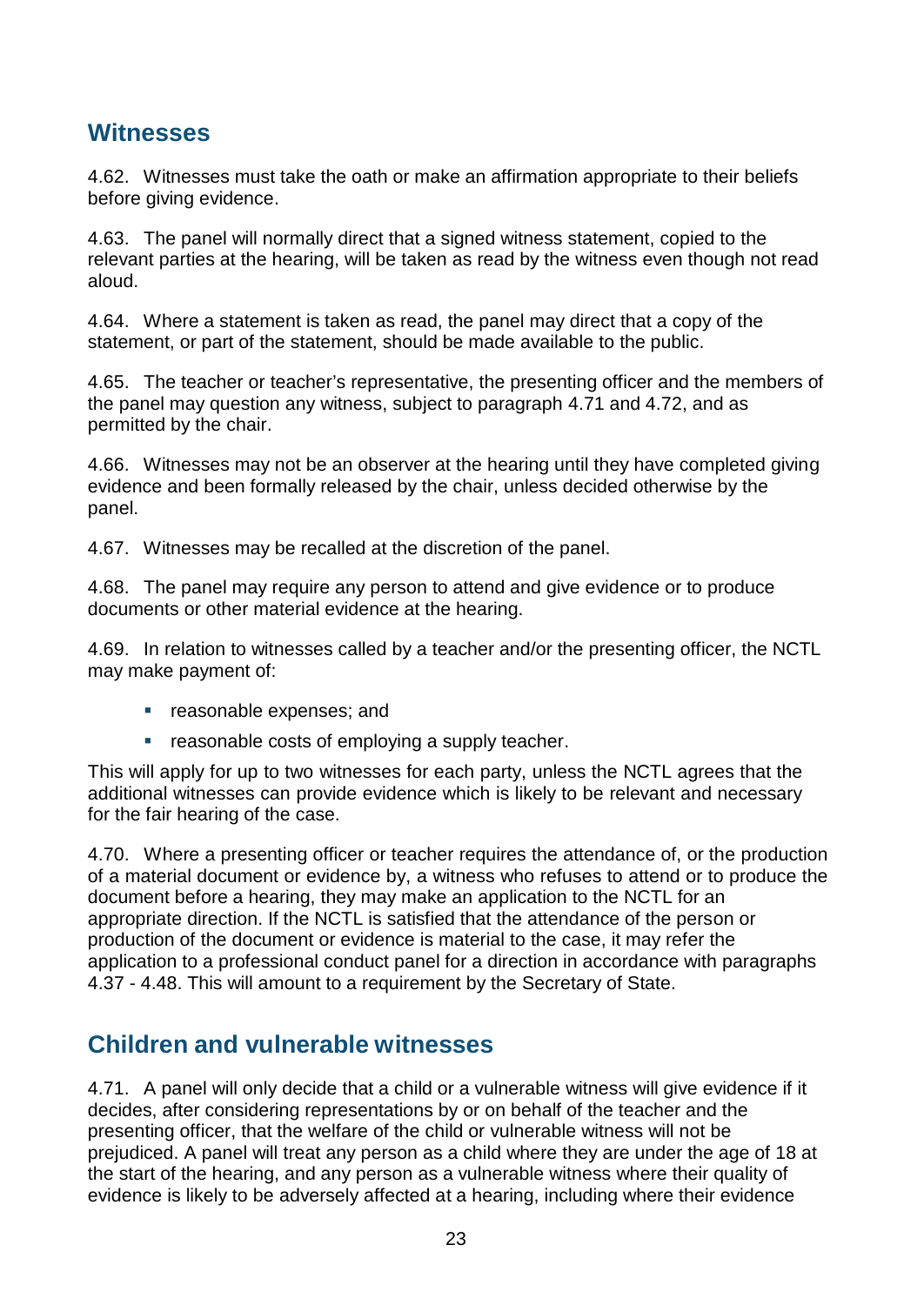might be affected by any mental or physical impairment and where they require special consideration. This may include any witness:

- **with a mental disorder;**
- who is significantly impaired in relation to intelligence and social functioning;
- with physical disabilities who requires assistance to give evidence;
- where the allegation against the teacher is of a sexual nature and the witness was the alleged victim; and/or
- **•** who complains of intimidation.

4.72. The panel will adopt such measures as they consider necessary to safeguard the interests of a child or vulnerable witness, which may include:

- $\blacksquare$  the use of a video link;
- the use of pre-recorded evidence;
- the use of interpreters (including signers and translators);
- $\blacksquare$  the use of an intermediary;
- the hearing of evidence by the panel in private; and/or
- the attendance of a witness supporter.

Where either any part of the allegation against a teacher is sexual in nature and the alleged victim is giving evidence, or a child witness is giving evidence in relation to any allegation, the teacher will not be allowed to examine or cross-examine the witness. In such circumstances, the panel may direct that examination or cross-examination of the witness will be undertaken by such means, or by such person, as the panel considers appropriate.

## **Decision-making and recommendation**

4.73. During the course of its deliberations, the panel will consider all the evidence available. It may take into account the conduct elements of the latest teacher standards published by, or on behalf of, the Secretary of State, to determine whether the teacher has failed to comply with them. The panel will use the criteria set out in *['Teacher](https://www.gov.uk/government/publications/teacher-misconduct-the-prohibition-of-teachers--3) misconduct: [the prohibition](https://www.gov.uk/government/publications/teacher-misconduct-the-prohibition-of-teachers--3) of teachers'* advice, taking into account any relevant mitigating circumstances, and then decide, in private, whether:

- the facts of the case have been proved; and if so
- **if those facts amount to unacceptable professional conduct, conduct that may** bring the profession into disrepute or conviction, at any time, of a relevant offence.

The panel will then return to the hearing and announce its decision on these two points. If the panel decides that both criteria have been met, it will ask the presenting officer if they have any evidence to produce that would be relevant to a decision on whether to impose a prohibition order. The teacher or teacher's representative will then be asked whether they wish to offer any mitigation, including anything not previously mentioned, which would be relevant to a decision on whether to impose a prohibition order. The presenting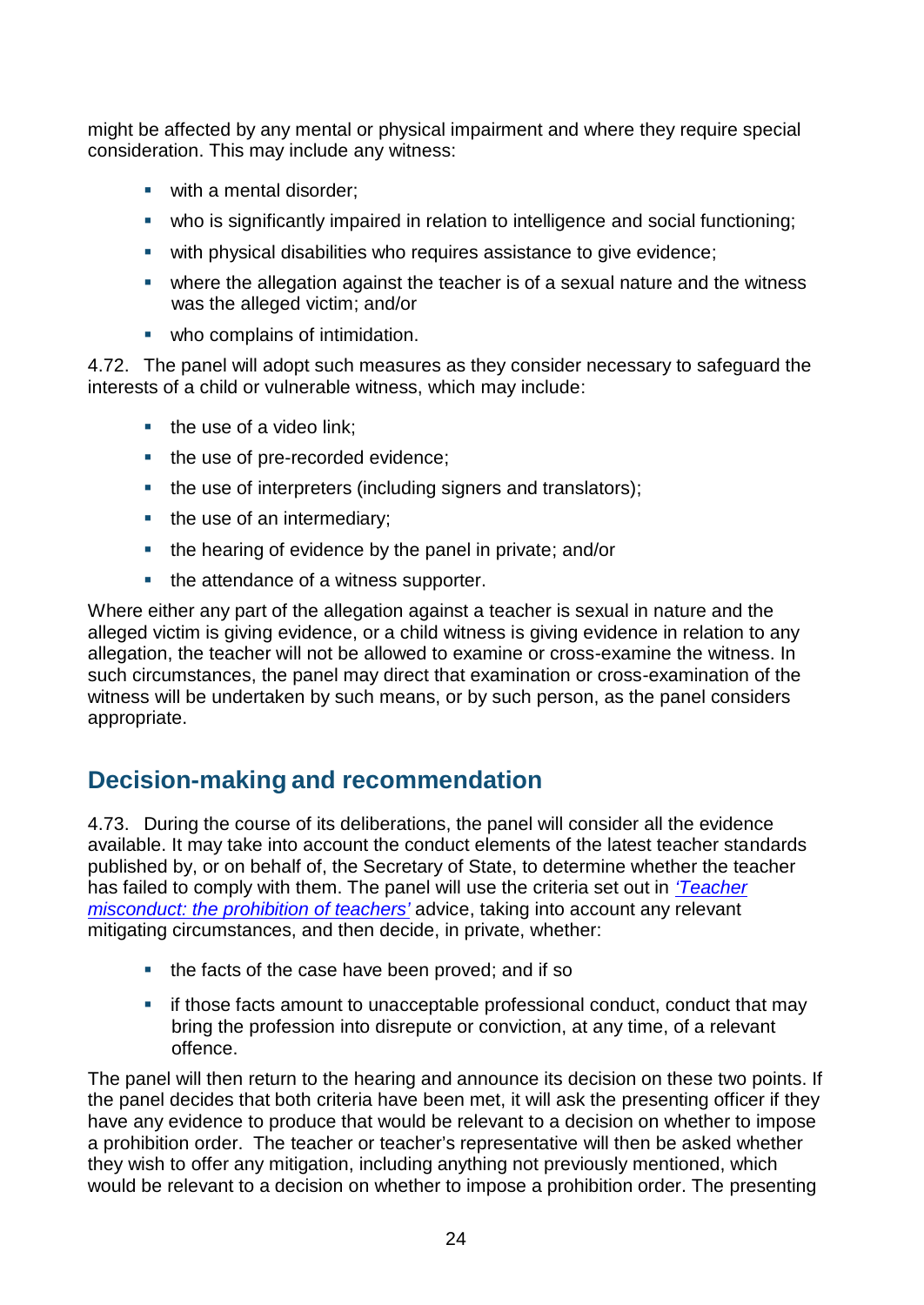officer, teacher or teacher's representative may call witnesses as part of this process. The panel will then invite the presenting officer, and subsequently the teacher or teacher's representative to make any submissions regarding the appropriateness of the imposition of a prohibition order.

4.74. The panel will then decide in private whether to recommend to a senior official from the NCTL, who acts as decision-maker on behalf of the Secretary of State under delegated powers, that a prohibition order should be imposed. If considered appropriate, the panel will also recommend the minimum period of time after which the prohibition order may be reviewed. The panel may take into account any previous disciplinary order imposed by the Secretary of State, the General Teaching Council for England (GTCE – now abolished) or other relevant body.

4.75. Following the panel's recommendation, the decision-maker will decide whether a prohibition order is appropriate. If it is, the decision-maker will also decide whether a teacher may apply for a review of the order and, if so, the minimum period that must elapse before the teacher may apply for a review. This decision will usually be made within one working day of the conclusion of the panel's deliberations and recommendations.

## **Notification of decision**

4.76. The decision will be sent in writing to the teacher, normally within two working days of the decision being made. It will be deemed to have been served: on the fourth day after it was sent, if posted; on the second day if sent electronically; and on the day of delivery if delivered by hand.

4.77. The decision will also be sent to the employer or employment or supply agency of the teacher at the time the matter being considered arose and, if different, to any current employer or employment or supply agency known to the NCTL. This will be done on the date on which the decision is sent to the teacher.

4.78. The decision, along with a summary of the evidence and the reasons for the decision, will be made available on the [Gov.uk](https://www.gov.uk/government/publications?keywords&publication_filter_option=decisions&topics%5B%5D=schools&departments%5B%5D=national-college-for-teaching-and-leadership&official_document_status=all&world_locations%5B%5D=all) website within two weeks of the decision being made.

#### **Reference to another panel**

4.79. In exceptional circumstances and prior to reaching its final decision a panel may refer the case to a differently constituted panel where it appears there has been a breach of natural justice or the panel was not constituted appropriately.

4.80. The panel will not decline to hear or determine a case because there has been a defect or deficiency in a procedure set out in this document if it does not amount to a breach of natural justice. Any panel member with a concern, however, should alert the NCTL to that concern.

4.81. Where a panel refers a case to another panel the NCTL will inform the teacher and other relevant parties.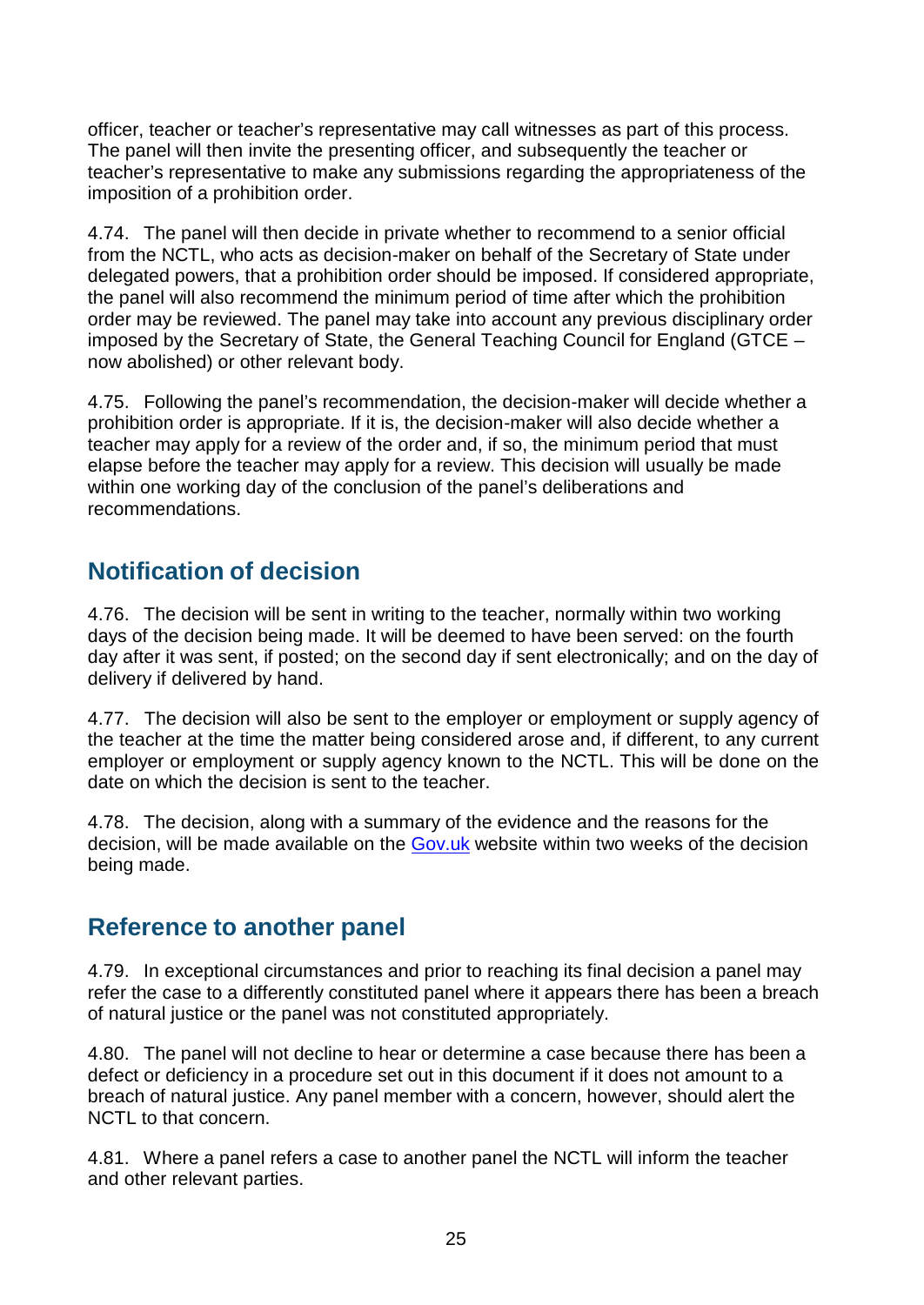## **Resumption of hearing after adjournment**

4.82. Following an adjournment that exceeds a period of three months, prior to any resumption of the hearing the NCTL will send to the teacher:

- a notice of resumption of proceedings specifying the date of the hearing, which will not be less than one month from the date the notice was given; and
- a note or transcript of the evidence of the adjourned hearing.

#### **Agreement to consider allegations in a meeting**

4.83. Where the teacher requests that the allegation be considered without a hearing because they admit the facts of the allegation, the presenting officer will contact the teacher or the teacher's representative and seek to agree a statement of facts.

4.84. The teacher or the teacher's representative will have three weeks to respond to the request from the presenting officer and, in addition to the agreed statement of facts, to provide:

- any information they wish to make about the case, including mitigating factors; and
- the reasons why they consider the case should be considered without a hearing.

4.85. Based on the available evidence and information submitted, the NCTL will decide whether the allegation may be considered without a hearing. In reaching this decision, it will take into account:

- the interests of justice; and
- the public interest.

4.86. Where there is an agreed statement of facts and the NCTL agrees the request to consider the allegation without a hearing, the allegation will be considered in a meeting of a professional conduct panel. The NCTL will inform the teacher and the presenting officer in writing of the decision and details of the panel membership and meeting date. The NCTL will provide information about the decision and the meeting date to the teacher's employer or employment or supply agency at the time the matters being considered arose.

4.87. The NCTL will send a copy of the agreed statement of facts and any representations made by or on behalf of the teacher and by the presenting officer to the panel members, prior to the meeting.

4.88. The professional conduct panel will meet to decide the case. The procedure at the meeting will be determined by the chair. The panel will be constituted as set out in paragraphs 4.1 - 4.9.

4.89. The panel may adjourn the proceedings at any stage.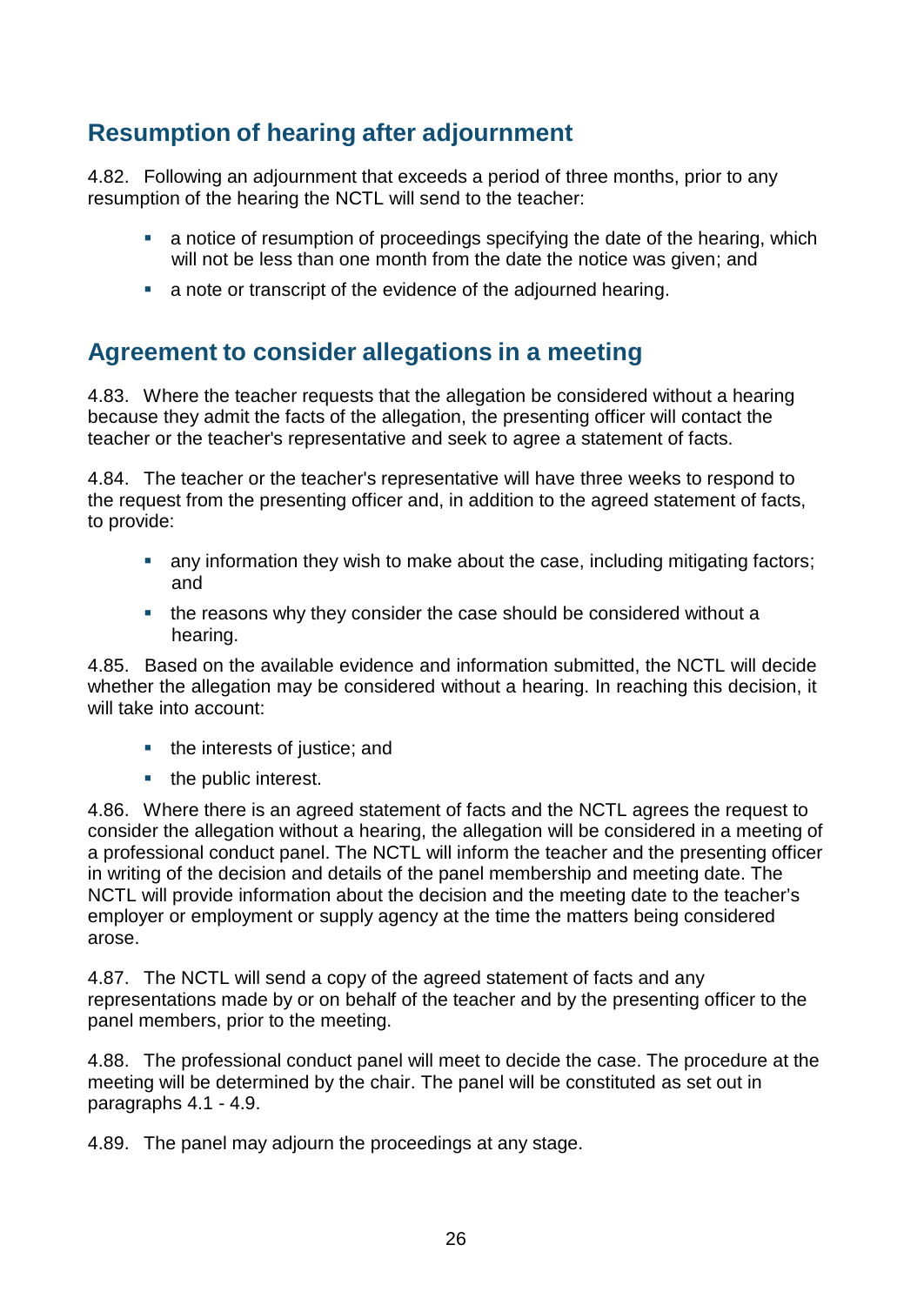4.90. At any stage of the meeting, the panel may decide that, in the public interest and/or in the interests of justice, the allegation should be considered at a hearing. It will then order a hearing and the procedure will continue as set out from paragraph 4.49.

4.91. The decision-making and recommendation process for panels without a hearing are the same as those for where a panel hearing is held in public, as set out above in paragraphs 4.73 - 4.75. Any information about mitigating factors submitted by the teacher will be considered by the panel after it has reached a decision on whether the facts are proven and, if so, whether they amount to unacceptable professional conduct, conduct that may bring the profession into disrepute or the conviction, at any time, of a relevant offence.

## **Professional conduct panels**

The process outlined below sets out how the professional conduct panel reaches its decision:

- The teacher is sent a notice of proceedings 8 weeks before the hearing.
- **Teacher responds to the notice of proceedings within 3 weeks of receipt of the notice.**
- No less than 3 weeks before first day of the hearing the parties may make an application in writing to the NCTL for pre-hearing directions regarding the management of the case.

#### **The hearing:**

 The panel will consist of at least 3 members which will be a mix of professional and lay members who have been publicly appointed. A legal adviser will also be present.

#### **Decision making:**

- The panel make a judgement and recommendation to the Secretary of State.
- The Secretary of State makes the final decision usually within 1 working day of the recommendation.
	- Notification of the decision is sent to the teacher within 2 days of the final decision.
	- The decision and summary of evidence are made publicly available on the [Gov.uk](https://www.gov.uk/government/publications?keywords&publication_filter_option=decisions&topics%5B%5D=schools&departments%5B%5D=national-college-for-teaching-and-leadership&official_document_status=all&world_locations%5B%5D=all) website within 2 weeks.

If appropriate, the teacher can apply for the prohibition order to be reviewed following a specified time set out in the order. The panel that reviews the order will not consist of members of the original panel.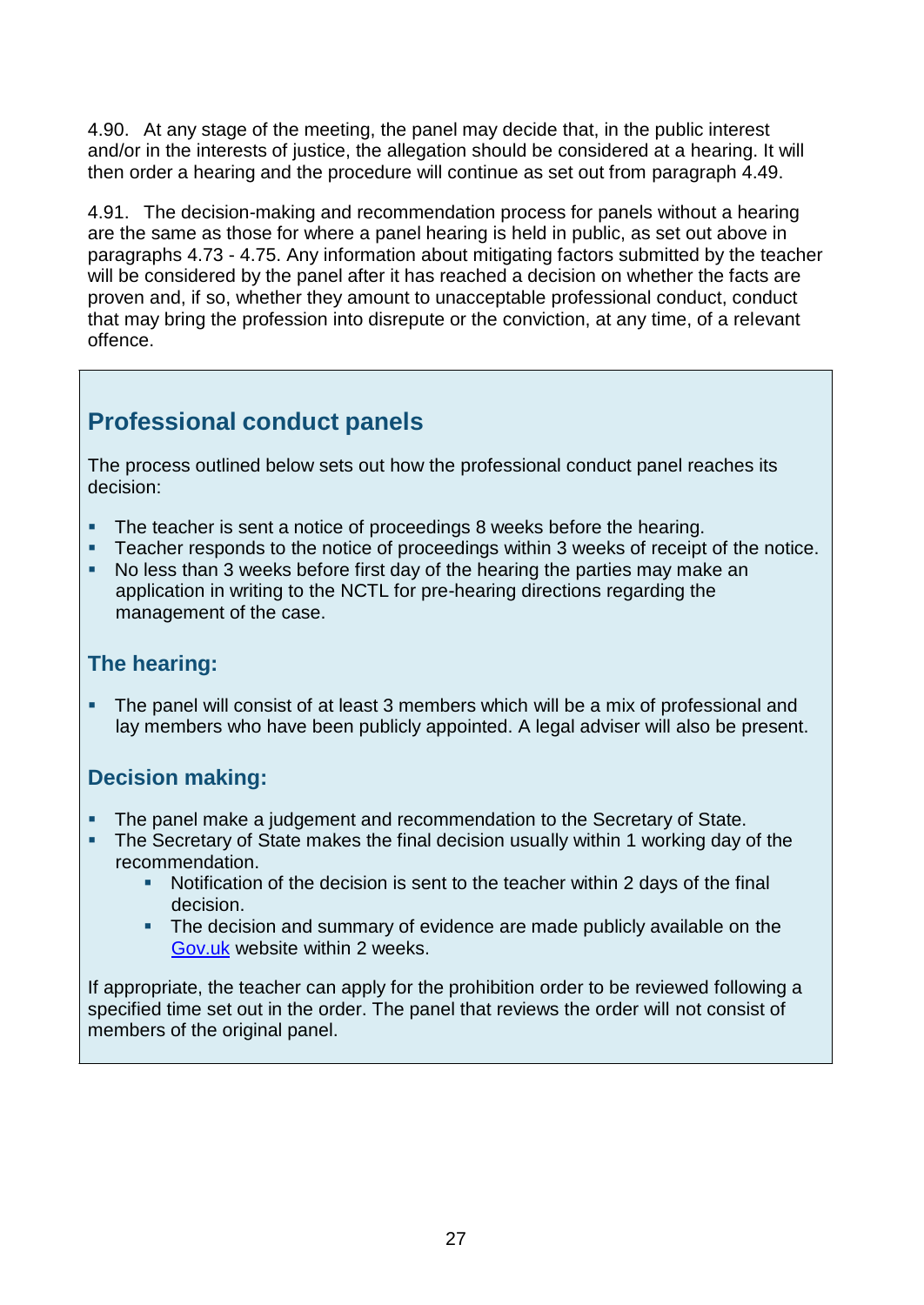# **5. Appeals, review of prohibition orders and GTCE orders**

# **Appeals**

5.1. A teacher may appeal against a prohibition order (though not an interim prohibition order) to the Queen's Bench Division of the High Court under Part 52 of the Civil Procedure Rules within 28 calendar days from the date a notice of the order was served on them. The teacher will serve a copy of the appeal notice, together with copies of such other documents as may be filed in the High Court, on the Secretary of State within such period as may be required by the court.

## **Eligibility to apply for a prohibition order to be set aside**

5.2. Where a person makes an application to the Secretary of State for a determination that a prohibition order should be reviewed, with a view to it being set aside, the NCTL will normally appoint a panel in line with paragraphs 4.1 - 4.9, consisting of persons who were not members of the original panel which recommended the prohibition order. There may be circumstances where the NCTL will set aside a prohibition order without the need to refer to a panel. This may be, for example, where the conviction of a relevant offence has been quashed.

5.3. If the application is referred to a panel, the NCTL will send to the teacher a Notice of Hearing which will:

- specify the address, time and date of the panel and the identity, where known, of the panel members; and
- have annexed to it a copy of the Secretary of State's original prohibition decision (or the decision of the GTCE Committee if the case was originally heard by the GTCE before its abolition).

5.4. The panel will take into account the principles set out in Section 8 of the *['Teacher](https://www.gov.uk/government/publications/teacher-misconduct-the-prohibition-of-teachers--3) misconduct: [the prohibition](https://www.gov.uk/government/publications/teacher-misconduct-the-prohibition-of-teachers--3) of teachers'* advice in determining whether or not the prohibition order should be set aside.

5.5. If the panel is satisfied that the prohibition order should be set aside, it will make a recommendation accordingly to the Secretary of State. A senior official from the NCTL, who acts as decision-maker on behalf of the Secretary of State under delegated powers, will decide whether to accept the panel's recommendation for the prohibition to be set aside.

5.6. If the application is refused, no further application may be made within twelve months of the date on which the original application to set aside was determined or a longer time limit as the Secretary of State may determine. Where a prohibition order is set aside the individual's details will be removed from the prohibited list. Where the application is refused details of the individual will remain on the prohibited list.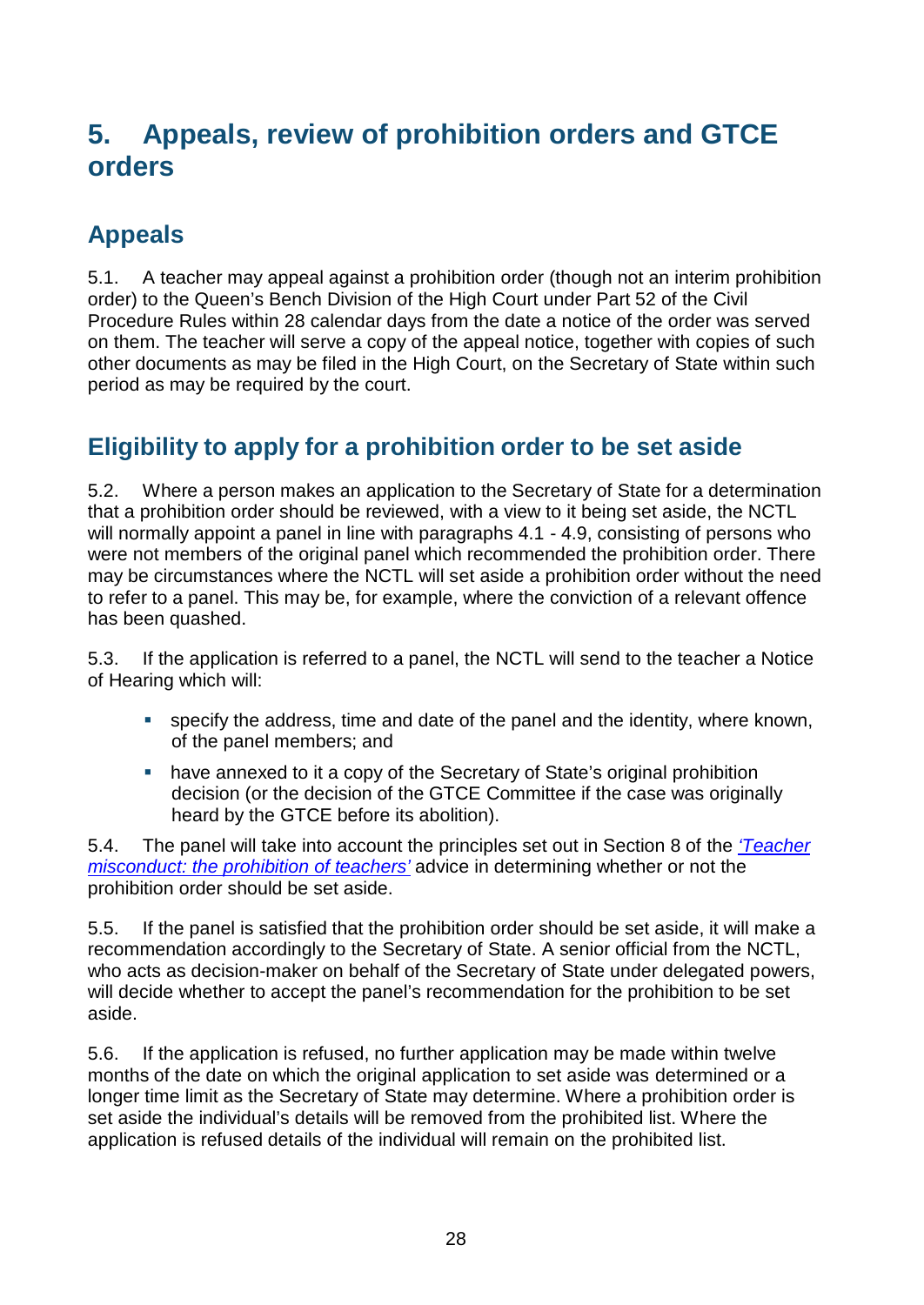#### **Burden of proof for applications to set aside a prohibition order**

5.7. In order for an application to set aside a prohibition order to be successful, the teacher who has made the application must demonstrate that it should be allowed. The responsibility for demonstrating why a prohibition order should be set aside rests solely with the teacher who has made the application.

#### **Application to vary or revoke a condition specified in a GTCE conditional registration order or suspension order**

5.8. Where the GTCE made a conditional registration order or suspension order against a teacher, the teacher may apply to the NCTL, which is now responsible for oversight of all of the GTCE's decisions, for a variation or revocation of any condition specified in the disciplinary order by submitting a written application which:

- **College** specifies the condition or conditions concerned;
- **B** specifies whether the teacher is seeking variation or revocation of the condition(s) and, in the case of variation, the terms of the variation applied for;
- **specifies the grounds of the application; and**
- **EXEDER** is accompanied by all documents relied on in support of the application.

5.9. On receipt of the application the NCTL will consider the application. Any decision to vary or revoke a condition shall be made public.

## **Revocation of disciplinary orders**

5.10. The Secretary of State may, at any time, revoke a disciplinary order made by GTCE or the Secretary of State where the only or main reason for making the order was that the teacher in relation to whom the order was made had been convicted of a relevant offence and, after the date the order was made, the conviction in question was quashed.

#### **Compliance with GTCE conditional registration orders or suspension orders**

5.11. Where the GTCE made a conditional registration order or a suspension order in relation to a teacher, the NCTL, which is now responsible for oversight of all of the GTCE's decisions, may request reasonable information to determine whether the conditions have been, or continue to be, complied with. The information may be requested from:

- the teacher;
- any person who is, at the time the request is made, an employer employing the teacher to work as a teacher, or an employment or supply agency with whom the teacher has made an arrangement.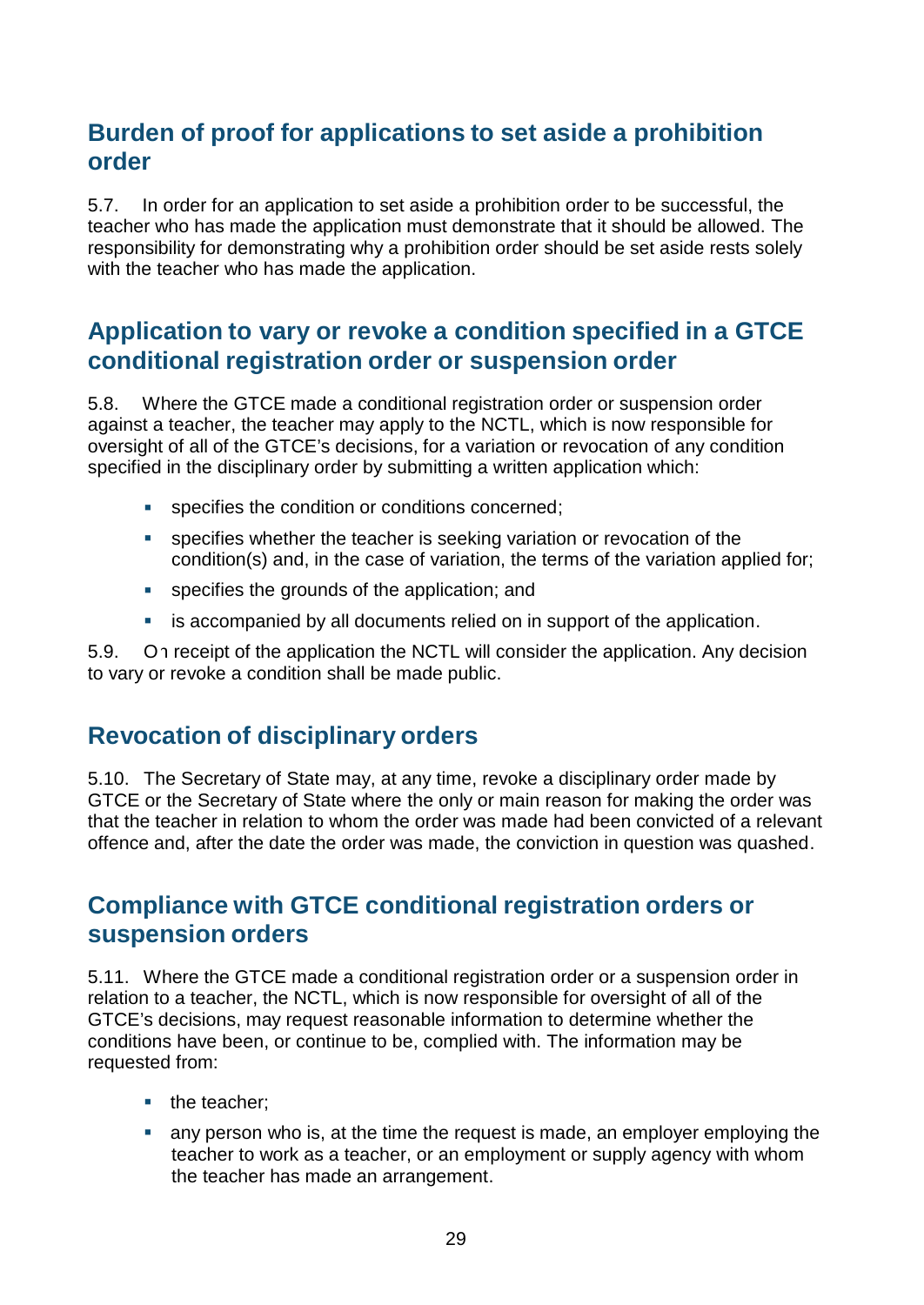- 5.12. Where the NCTL:
	- **•** receives the information requested and is of the opinion that the conditions have not been complied with; or
	- **does not receive the information requested,**

it may refer the matter to a panel, constituted in accordance with paragraphs 4.1 - 4.9, who will make a determination as to whether the teacher has failed to comply with the conditions and whether to recommend to the Secretary of State that a prohibition order is appropriate.

- 5.13. The NCTL will send to the teacher a Notice of Hearing which will:
	- specify the place and the address where the panel hearing is to take place and the identity, where known, of the members of the panel;
	- specify the time and date of the hearing, which shall not be less than eight weeks after the day the notice was sent to the teacher;
	- have annexed to it a note of the evidence given at the hearing when the conditional registration or suspension order was made together with a record of the decision made; and
	- specify the allegation in terms of paragraph 5.10.
- 5.14. The decision by the Secretary of State will be made publicly available.